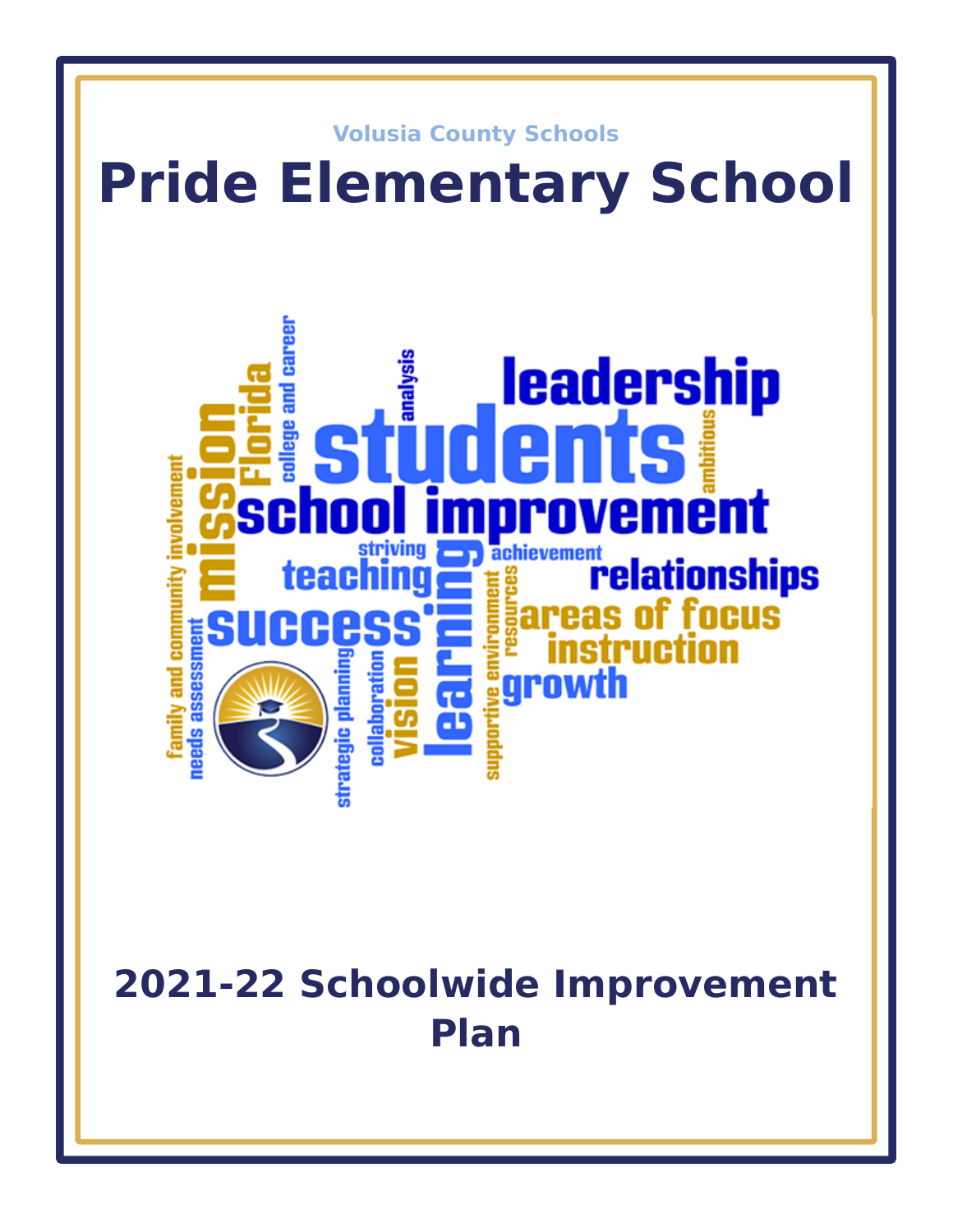# **Table of Contents**

| <b>School Demographics</b>                | 3  |
|-------------------------------------------|----|
| <b>Purpose and Outline of the SIP</b>     | 4  |
| <b>School Information</b>                 | 5  |
| <b>Needs Assessment</b>                   | 8  |
| <b>Planning for Improvement</b>           | 16 |
| <b>Positive Culture &amp; Environment</b> | 21 |
| <b>Budget to Support Goals</b>            |    |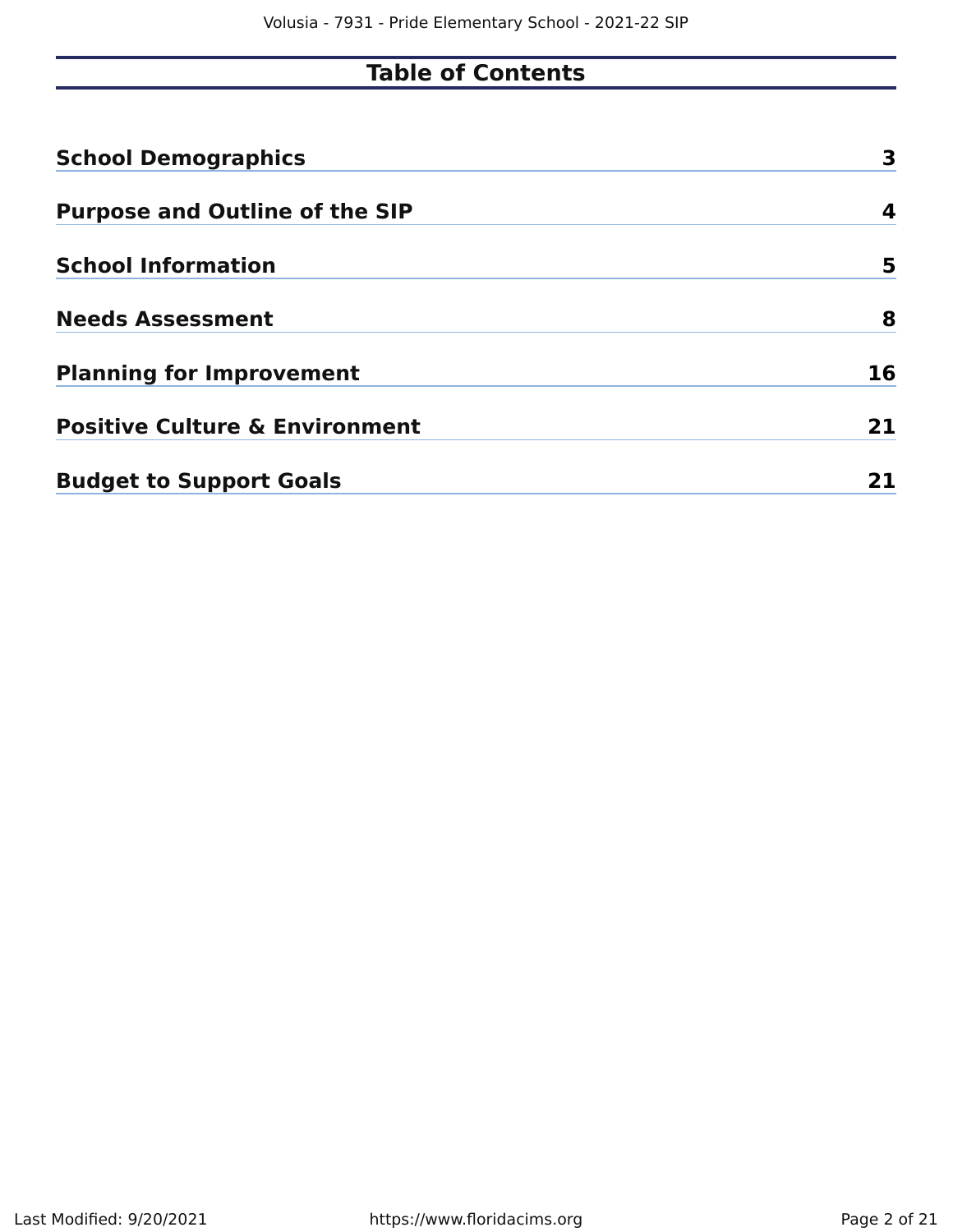# **Pride Elementary School**

1100 LEARNING LN, Deltona, FL 32738

http://myvolusiaschools.org/school/pride/pages/default.aspx

<span id="page-2-0"></span>**Demographics**

# **Principal: Elizabeth Johnson** Start Date for this Principal: 8/9/2018

| <b>2019-20 Status</b><br>(per MSID File)                                                                                                   | Active                                                                                                                                                                                                                                            |
|--------------------------------------------------------------------------------------------------------------------------------------------|---------------------------------------------------------------------------------------------------------------------------------------------------------------------------------------------------------------------------------------------------|
| <b>School Type and Grades Served</b><br>(per MSID File)                                                                                    | <b>Elementary School</b><br><b>PK-5</b>                                                                                                                                                                                                           |
| <b>Primary Service Type</b><br>(per MSID File)                                                                                             | K-12 General Education                                                                                                                                                                                                                            |
| 2018-19 Title I School                                                                                                                     | Yes                                                                                                                                                                                                                                               |
| 2018-19 Economically<br><b>Disadvantaged (FRL) Rate</b><br>(as reported on Survey 3)                                                       | [Data Not Available]                                                                                                                                                                                                                              |
| <b>2018-19 ESSA Subgroups Represented</b><br>(subgroups with 10 or more students)<br>(subgroups in orange are below the federal threshold) | <b>Black/African American Students</b><br><b>Economically Disadvantaged Students</b><br><b>English Language Learners</b><br><b>Hispanic Students</b><br><b>Multiracial Students</b><br><b>Students With Disabilities</b><br><b>White Students</b> |
| <b>School Grades History</b>                                                                                                               | 2018-19: C (46%)<br>2017-18: $C(47%)$<br>2016-17: B $(56\%)$<br>2015-16: $C(47%)$                                                                                                                                                                 |
| 2019-20 School Improvement (SI) Information*                                                                                               |                                                                                                                                                                                                                                                   |
| <b>SI Region</b>                                                                                                                           | <b>Northeast</b>                                                                                                                                                                                                                                  |
| <b>Regional Executive Director</b>                                                                                                         | <b>Dustin Sims</b>                                                                                                                                                                                                                                |
| <b>Turnaround Option/Cycle</b>                                                                                                             | N/A                                                                                                                                                                                                                                               |
| <b>Year</b>                                                                                                                                |                                                                                                                                                                                                                                                   |
| <b>Support Tier</b>                                                                                                                        |                                                                                                                                                                                                                                                   |
| <b>ESSA Status</b>                                                                                                                         | <b>TS&amp;I</b>                                                                                                                                                                                                                                   |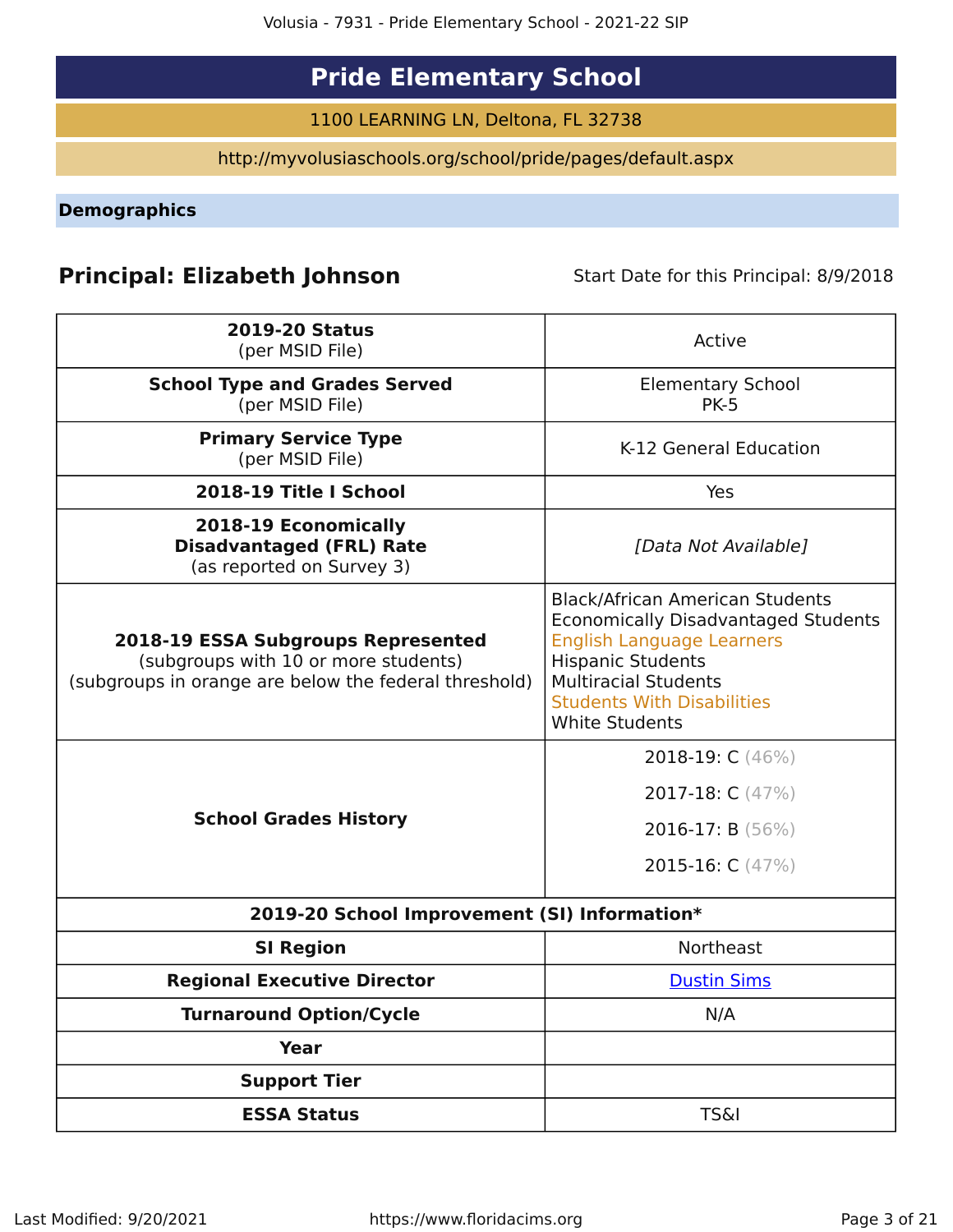\* As defined under Rule 6A-1.099811, Florida Administrative Code. For more information, [click](/downloads?category=da-forms) [here](/downloads?category=da-forms).

#### **School Board Approval**

This plan is pending approval by the Volusia County School Board.

#### **SIP Authority**

Section 1001.42(18), Florida Statutes, requires district school boards to annually approve and require implementation of a Schoolwide Improvement Plan (SIP) for each school in the district that has a school grade of D or F. This plan is also a requirement for Targeted Support and Improvement (TS&I) and Comprehensive Support and Improvement (CS&I) schools pursuant to 1008.33 F.S. and the Every Student Succeeds Act (ESSA).

To be designated as TS&I, a school must have one or more ESSA subgroup(s) with a Federal Index below 41%. This plan shall be approved by the district. There are three ways a school can be designated as CS&I:

- 1. have a school grade of D or F
- 2. have a graduation rate of 67% or lower
- 3. have an overall Federal Index below 41%.

For these schools, the SIP shall be approved by the district as well as the Bureau of School Improvement.

The Florida Department of Education (FDOE) SIP template meets all statutory and rule requirements for traditional public schools and incorporates all components required for schools receiving Title I funds. This template is required by State Board of Education Rule 6A-1.099811, Florida Administrative Code, for all non-charter schools with a current grade of D or F, or a graduation rate 67% or less. Districts may opt to require a SIP using a template of its choosing for schools that do not fit the aforementioned conditions. This document was prepared by school and district leadership using the FDOE's school improvement planning web application located at [www.floridacims.org.](https://www.floridacims.org)

#### <span id="page-3-0"></span>**Purpose and Outline of the SIP**

The SIP is intended to be the primary artifact used by every school with stakeholders to review data, set goals, create an action plan and monitor progress. The Florida Department of Education encourages schools to use the SIP as a "living document" by continually updating, refining and using the plan to guide their work throughout the year. This printed version represents the SIP as of the "Date Modified" listed in the footer.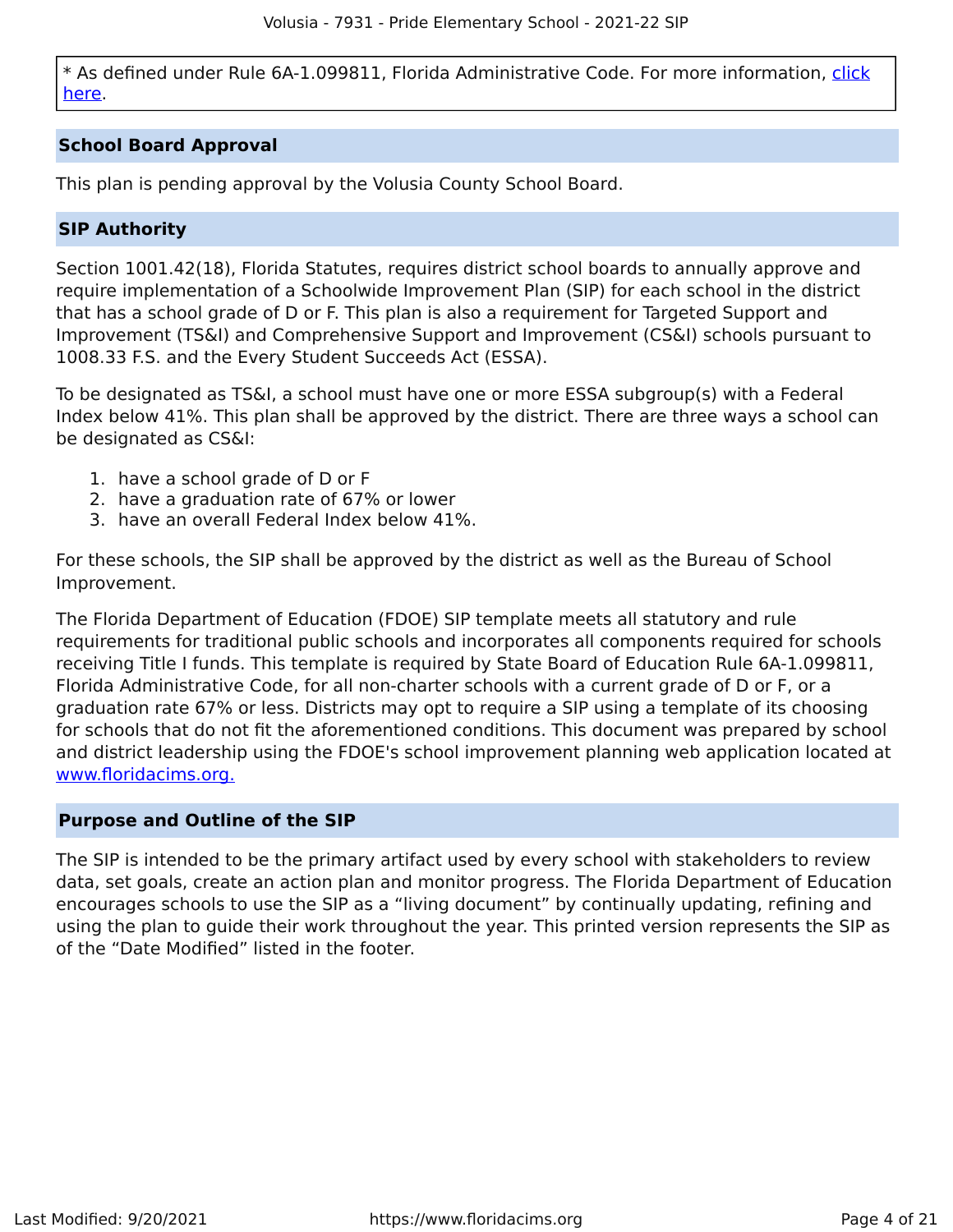# **Part I: School Information**

#### <span id="page-4-0"></span>**School Mission and Vision**

#### **Provide the school's mission statement.**

At Pride we will strive to build meaningful relationships with our students, parents, community, faculty, and staff in order for them to grow academically, socially, and emotionally.

#### **Provide the school's vision statement.**

Through the individual commitment of all, our students will graduate with the knowledge,skills and values necessary to be successful contributors to our democratic society.

#### **School Leadership Team**

#### **Membership**

Identify the name, email address, position title, and job duties/responsibilities for each member of the school leadership team.**:**

| <b>Name</b>        | <b>Title</b>               | <b>Job Duties and Responsibilities</b> |
|--------------------|----------------------------|----------------------------------------|
| Johnson, Elizabeth | Principal                  |                                        |
| Sylvester, Lisa    | <b>Assistant Principal</b> |                                        |
| Ebert, Emma        | <b>Instructional Coach</b> |                                        |
| Roberts, Melanie   | Teacher, K-12              |                                        |
| Smith, Kyle        | Teacher, ESE               |                                        |
| Harvey, Timberlay  | <b>Instructional Media</b> |                                        |
| Madison, Tracy     | Teacher, K-12              |                                        |
| Swindle, Amber     | Teacher, K-12              |                                        |
| Hatch, Ashley      | Teacher, K-12              | Ashley Hatch                           |
| Fowler, Tiffany    | <b>Guidance Counselor</b>  | <b>Tiffany Fowler</b>                  |
|                    |                            |                                        |

#### **Demographic Information**

#### **Principal start date**

Thursday 8/9/2018, Elizabeth Johnson

**Number of teachers with a 2019 3-year aggregate or a 1-year Algebra state VAM rating of Highly Effective.** Note: For UniSIG Supplemental Teacher Allocation, teachers must have at least 10 student assessments.

**Number of teachers with a 2019 3-year aggregate or a 1-year Algebra state VAM rating of Effective.** Note: For UniSIG Supplemental Teacher Allocation, teachers must have at least 10 student assessments.

#### **Total number of teacher positions allocated to the school** 46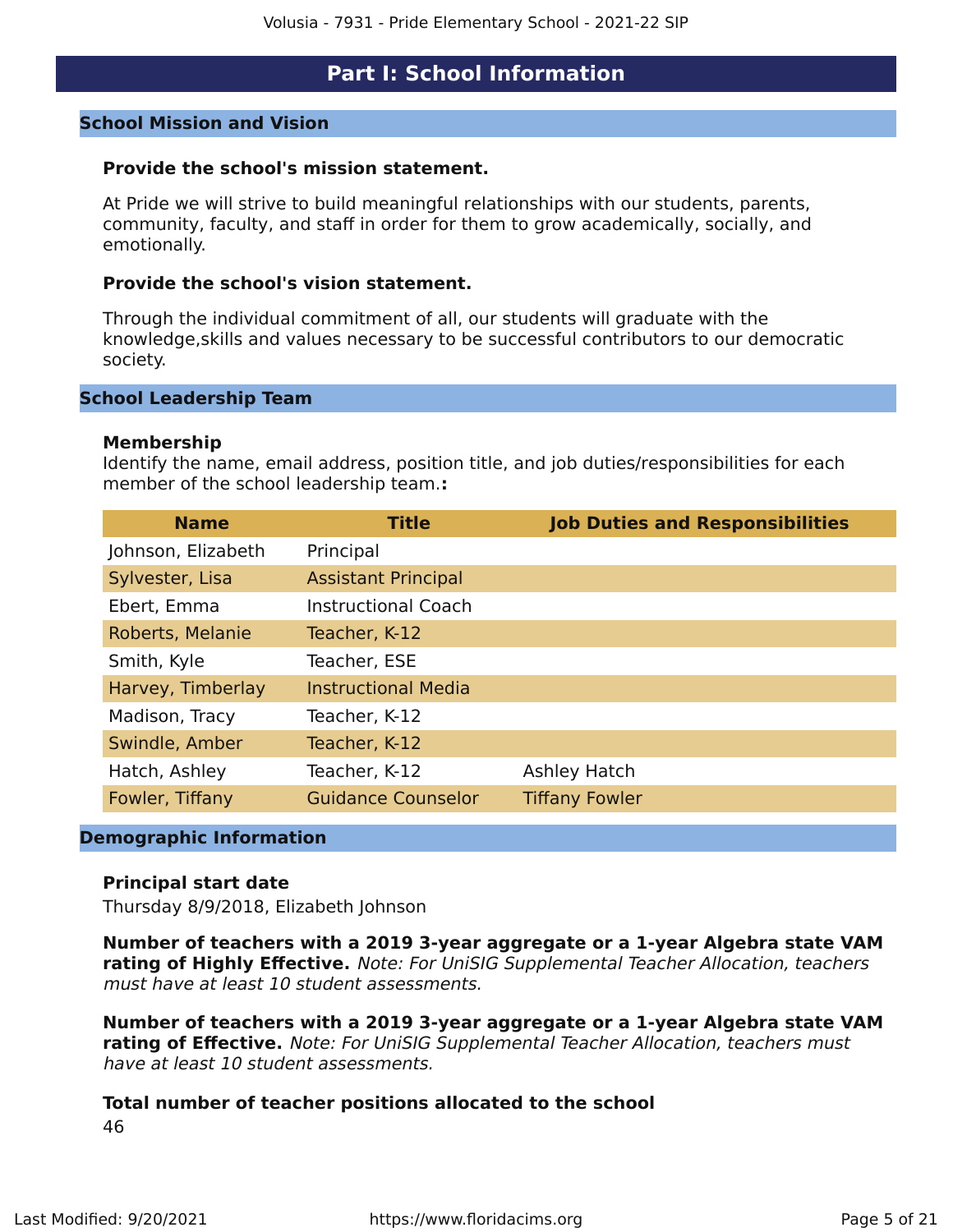#### **Total number of students enrolled at the school** 556

**Identify the number of instructional staff who left the school during the 2020-21 school year.**

9

**Identify the number of instructional staff who joined the school during the 2021-22 school year.**

9

#### **Demographic Data**

#### **Early Warning Systems**

#### **2021-22**

**The number of students by grade level that exhibit each early warning indicator listed:**

| <b>Indicator</b>                                            |                |               |                |           |                  | <b>Grade Level</b>        |                |                   |          |          |          |                  |          |              |
|-------------------------------------------------------------|----------------|---------------|----------------|-----------|------------------|---------------------------|----------------|-------------------|----------|----------|----------|------------------|----------|--------------|
|                                                             | K              |               | $\overline{2}$ | 43        | $\boldsymbol{4}$ | 5 <sup>1</sup>            |                |                   |          |          |          | 6 7 8 9 10 11 12 |          | <b>Total</b> |
| Number of students enrolled                                 |                |               |                |           |                  | 83 87 75 86 106 108 0 0 0 |                |                   |          | $\Omega$ | $\Omega$ | $\Omega$         | 0        | 545          |
| Attendance below 90 percent                                 |                | 11 14         | 9              | <b>12</b> | 19               | 23                        |                | $0\quad 0\quad 0$ |          | - 0      | $\Omega$ | $\Omega$         | $\Omega$ | 88           |
| One or more suspensions                                     | 0              | $\Omega$      | 0              | $\Omega$  | $\Omega$         | $\overline{0}$            | $\Omega$       | $\overline{0}$    | $\Omega$ | $\Omega$ | $\Omega$ | $\Omega$         | $\Omega$ |              |
| Course failure in ELA                                       | 0              | $\Omega$      | $\Omega$       | 1         | 6                | $\overline{7}$            | $\Omega$       | $\overline{0}$    | $\Omega$ | 0        | $\Omega$ | $\Omega$         | $\Omega$ | 14           |
| Course failure in Math                                      | 0              | $\Omega$      | 0              | $\Omega$  | 3                | 8                         | $\Omega$       | $\overline{0}$    | $\Omega$ | 0        | $\Omega$ | $\Omega$         | 0        | 11           |
| Level 1 on 2019 statewide FSA<br><b>ELA assessment</b>      | $\Omega$       | $\Omega$      | $\Omega$       | $\Omega$  | $\Omega$         | $\overline{0}$            | $\overline{0}$ | -0                | $\Omega$ | $\Omega$ | $\Omega$ | $\Omega$         | 0        |              |
| Level 1 on 2019 statewide FSA<br>Math assessment            | $\overline{0}$ | $\Omega$      | $\Omega$       | $\Omega$  | $\overline{0}$   | $\Omega$                  |                | $0\quad 0$        | $\Omega$ | $\Omega$ | $\Omega$ | $\Omega$         | $\Omega$ |              |
| Number of students with a<br>substantial reading deficiency | 2 <sup>7</sup> | $\mathcal{P}$ | $\mathcal{L}$  |           | 4                | 1.                        | $\Omega$       | - 0               | $\Omega$ | $\Omega$ | $\Omega$ | $\Omega$         | $\Omega$ | 12           |

#### **The number of students with two or more early warning indicators:**

| <b>Indicator</b>                                                    |  |  | <b>Grade Level</b> |  |  |  |                              |              |
|---------------------------------------------------------------------|--|--|--------------------|--|--|--|------------------------------|--------------|
|                                                                     |  |  |                    |  |  |  | K 1 2 3 4 5 6 7 8 9 10 11 12 | <b>Total</b> |
| Students with two or more indicators 0 0 0 1 10 16 0 0 0 0 0 0 0 27 |  |  |                    |  |  |  |                              |              |

#### **The number of students identified as retainees:**

| <b>Indicator</b>                       | <b>Grade Level</b> |  |  |  |  |  |  |  |  |  |  |                              |  |              |  |
|----------------------------------------|--------------------|--|--|--|--|--|--|--|--|--|--|------------------------------|--|--------------|--|
|                                        |                    |  |  |  |  |  |  |  |  |  |  | K 1 2 3 4 5 6 7 8 9 10 11 12 |  | <b>Total</b> |  |
| <b>Retained Students: Current Year</b> |                    |  |  |  |  |  |  |  |  |  |  | 0 1 0 2 0 0 0 0 0 0 0 0 0    |  |              |  |
|                                        |                    |  |  |  |  |  |  |  |  |  |  |                              |  |              |  |
|                                        |                    |  |  |  |  |  |  |  |  |  |  |                              |  |              |  |

#### **Date this data was collected or last updated**

Monday 8/9/2021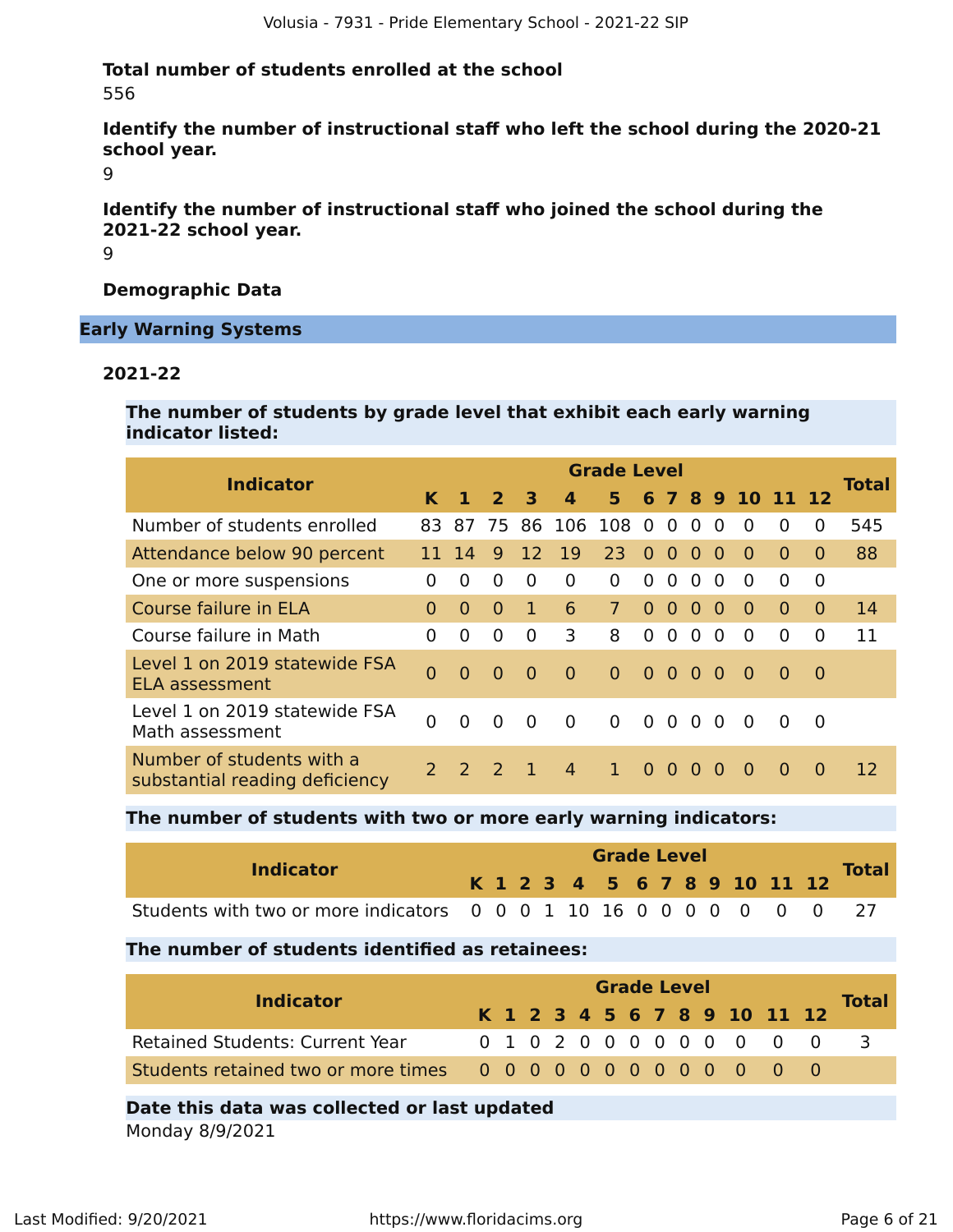#### **2020-21 - As Reported**

### **The number of students by grade level that exhibit each early warning indicator:**

|                                              | <b>Grade Level</b> |          |                         |          |                |                |                   |           |          |          |                    |          |          |                |  |
|----------------------------------------------|--------------------|----------|-------------------------|----------|----------------|----------------|-------------------|-----------|----------|----------|--------------------|----------|----------|----------------|--|
| <b>Indicator</b>                             |                    |          | 2 <sup>3</sup>          |          | $\overline{4}$ |                |                   |           |          |          | 5 6 7 8 9 10 11 12 |          |          | <b>Total</b>   |  |
| Number of students enrolled                  |                    |          | 61 57 64 80 64 67 0 0 0 |          |                |                |                   |           |          | $\Omega$ | $\Omega$           | $\Omega$ | $\Omega$ | 393            |  |
| Attendance below 90 percent                  | 0                  | $\Omega$ | $\Omega$                | $\Omega$ | 0              | $\Omega$       | $\Omega$          | $\bullet$ | - 0      | 0        | $\Omega$           | $\Omega$ | - 0      |                |  |
| One or more suspensions                      | 0                  | $\Omega$ | $\Omega$                | $\Omega$ | $\Omega$       | $\Omega$       | $\Omega$          | $\Omega$  | $\Omega$ | $\Omega$ | $\Omega$           | $\Omega$ | $\Omega$ |                |  |
| Course failure in ELA                        | $\Omega$           | $\Omega$ | 0                       | 3        | $\mathbf{1}$   | $\Omega$       | $0\quad 0\quad 0$ |           |          | $\Omega$ | $\Omega$           | $\Omega$ | $\Omega$ | $\overline{4}$ |  |
| Course failure in Math                       | 0                  | $\Omega$ | $\Omega$                | 1        | $\Omega$       | $\Omega$       | $\Omega$          | $\Omega$  | $\Omega$ | $\Omega$ | $\Omega$           | $\Omega$ | $\Omega$ | 1              |  |
| Level 1 on 2019 statewide ELA<br>assessment  | $\Omega$           | $\Omega$ | - 0                     | - 0      |                | 1 13 0 0 0 0   |                   |           |          |          | $\blacksquare$     | - റ      | - 0      | 14             |  |
| Level 1 on 2019 statewide Math<br>assessment | 0                  |          |                         |          | $\Omega$       | $\overline{7}$ | $\Omega$          | $\Omega$  | $\Omega$ | $\Omega$ | $\Omega$           | $\Omega$ | $\Omega$ |                |  |

#### **The number of students with two or more early warning indicators:**

| <b>Indicator</b> |  |  |  | <b>Grade Level</b> |  |  |                              | <b>Total</b> |
|------------------|--|--|--|--------------------|--|--|------------------------------|--------------|
|                  |  |  |  |                    |  |  | K 1 2 3 4 5 6 7 8 9 10 11 12 |              |
|                  |  |  |  |                    |  |  |                              |              |

#### **The number of students identified as retainees:**

| <b>Indicator</b>                       | <b>Grade Level</b> |  |  |  |  |  |  |  |  |  |  |                              |  |              |  |
|----------------------------------------|--------------------|--|--|--|--|--|--|--|--|--|--|------------------------------|--|--------------|--|
|                                        |                    |  |  |  |  |  |  |  |  |  |  | K 1 2 3 4 5 6 7 8 9 10 11 12 |  | <b>Total</b> |  |
| <b>Retained Students: Current Year</b> |                    |  |  |  |  |  |  |  |  |  |  | 0 1 0 0 0 0 0 0 0 0 0 0      |  |              |  |
|                                        |                    |  |  |  |  |  |  |  |  |  |  |                              |  |              |  |

# **2020-21 - Updated**

#### **The number of students by grade level that exhibit each early warning indicator:**

|                                              | <b>Grade Level</b> |          |                         |           |                |                |          |          |          |          |                      |          |          |                |  |
|----------------------------------------------|--------------------|----------|-------------------------|-----------|----------------|----------------|----------|----------|----------|----------|----------------------|----------|----------|----------------|--|
| <b>Indicator</b>                             |                    |          | $2 \overline{3}$        |           |                |                |          |          |          |          | 4 5 6 7 8 9 10 11 12 |          |          | Total          |  |
| Number of students enrolled                  |                    |          | 61 57 64 80 64 67 0 0 0 |           |                |                |          |          |          | $\Omega$ | $\Omega$             | $\Omega$ | $\Omega$ | 393            |  |
| Attendance below 90 percent                  | 0                  | $\Omega$ | $\Omega$                | $\Omega$  | $\Omega$       | $\Omega$       | $\Omega$ | $\Omega$ | $\Omega$ | - 0      | - 0                  | $\Omega$ | - 0      |                |  |
| One or more suspensions                      | 0                  | $\Omega$ | $\Omega$                | $\Omega$  | $\Omega$       | $\Omega$       | $\Omega$ | $\Omega$ | $\Omega$ | $\Omega$ | $\Omega$             | $\Omega$ | $\Omega$ |                |  |
| Course failure in ELA                        | $\Omega$           | $\Omega$ | $\Omega$                | 3         | $\overline{1}$ | $\Omega$       | $\Omega$ | - 0      | $\Omega$ | $\Omega$ | $\Omega$             | $\Omega$ | $\Omega$ | $\overline{4}$ |  |
| Course failure in Math                       | 0                  | $\Omega$ | $\Omega$                |           | $\Omega$       | $\Omega$       | $\Omega$ | $\Omega$ | $\Omega$ | $\Omega$ | $\Omega$             | $\Omega$ | $\Omega$ | 1              |  |
| Level 1 on 2019 statewide ELA<br>assessment  | $\Omega$           | $\Omega$ | $\Omega$                | $\bullet$ |                | $1$ 13 0 0 0 0 |          |          |          |          | - 0                  | <b>0</b> | - 0      | 14             |  |
| Level 1 on 2019 statewide Math<br>assessment | 0                  | $\Omega$ | $\Omega$                | $\Omega$  | $\Omega$       | 7              | $\Omega$ | - റ      | $\Omega$ | $\Omega$ | $\Omega$             | $\Omega$ | $\Omega$ |                |  |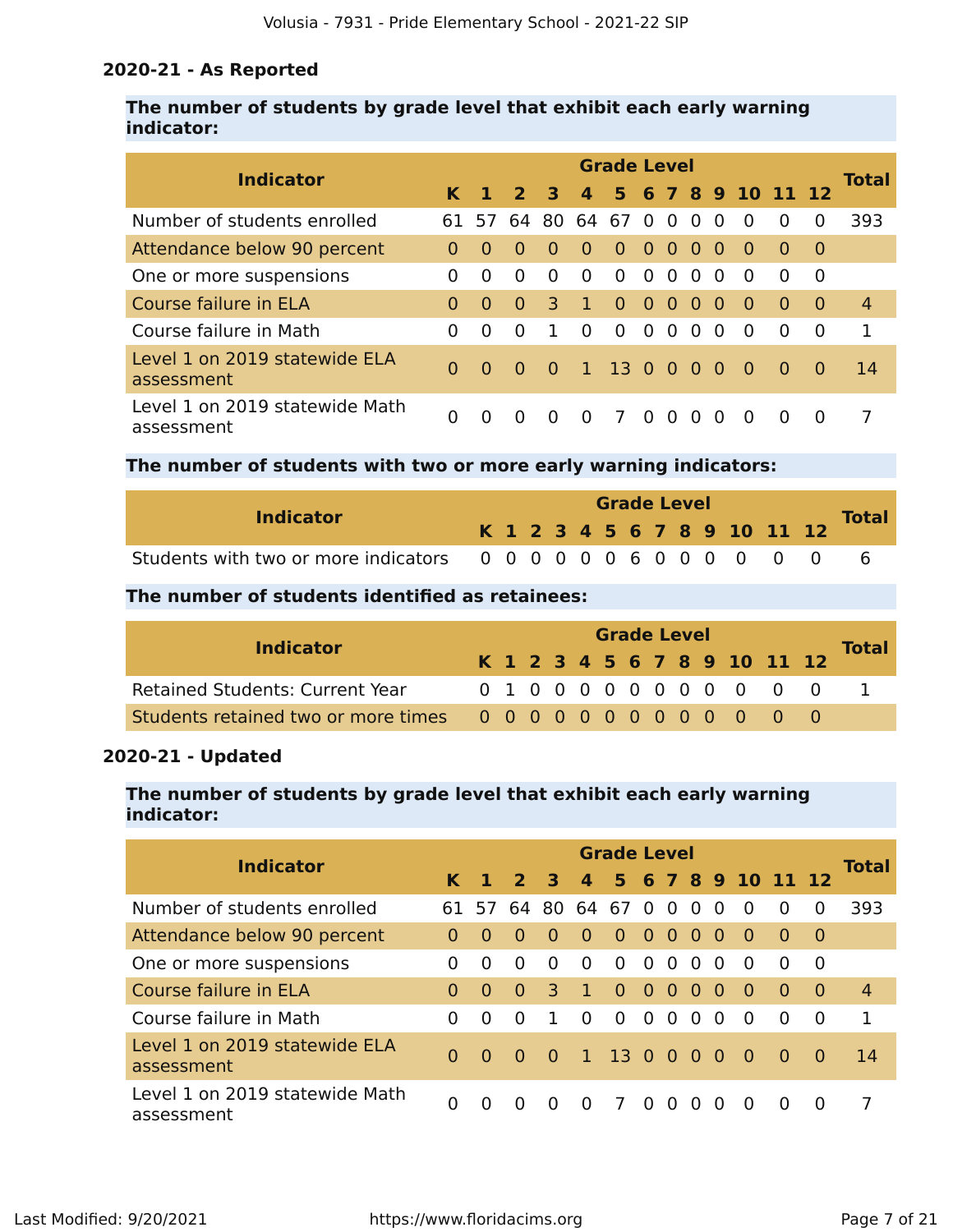#### **The number of students with two or more early warning indicators:**

| <b>Indicator</b> |  |  |  | <b>Grade Level</b> |  |  |                              |              |
|------------------|--|--|--|--------------------|--|--|------------------------------|--------------|
|                  |  |  |  |                    |  |  | K 1 2 3 4 5 6 7 8 9 10 11 12 | <b>Total</b> |
|                  |  |  |  |                    |  |  |                              |              |

#### **The number of students identified as retainees:**

| <b>Indicator</b>                       | <b>Grade Level</b> |  |  |  |  |  |  |  |  |  |               |  |                              |              |  |
|----------------------------------------|--------------------|--|--|--|--|--|--|--|--|--|---------------|--|------------------------------|--------------|--|
|                                        |                    |  |  |  |  |  |  |  |  |  |               |  | K 1 2 3 4 5 6 7 8 9 10 11 12 | <b>Total</b> |  |
| <b>Retained Students: Current Year</b> |                    |  |  |  |  |  |  |  |  |  | 0100000000000 |  |                              |              |  |
|                                        |                    |  |  |  |  |  |  |  |  |  |               |  |                              |              |  |

# **Part II: Needs Assessment/Analysis**

#### <span id="page-7-0"></span>**School Data Review**

Please note that the district and state averages shown here represent the averages for similar school types (elementary, middle, high school, or combination schools).

#### **Grade Level Data Review - State Assessments**

**NOTE: This data is raw data and includes ALL students who tested at the school. This is not school grade data.**

|                          | <b>ELA</b> |               |                                                                                    |       |                                              |        |  |  |  |  |
|--------------------------|------------|---------------|------------------------------------------------------------------------------------|-------|----------------------------------------------|--------|--|--|--|--|
| Grade                    | Year       | <b>School</b> | School-<br><b>District</b><br><b>District</b><br><b>State</b><br><b>Comparison</b> |       | School-<br><b>State</b><br><b>Comparison</b> |        |  |  |  |  |
| 03                       | 2021       |               |                                                                                    |       |                                              |        |  |  |  |  |
|                          | 2019       | 51%           | 58%                                                                                | $-7%$ | 58%                                          | $-7%$  |  |  |  |  |
| <b>Cohort Comparison</b> |            |               |                                                                                    |       |                                              |        |  |  |  |  |
| 04                       | 2021       |               |                                                                                    |       |                                              |        |  |  |  |  |
|                          | 2019       | 47%           | 54%                                                                                | $-7%$ | 58%                                          | $-11%$ |  |  |  |  |
| <b>Cohort Comparison</b> |            | $-51%$        |                                                                                    |       |                                              |        |  |  |  |  |
| 05                       | 2021       |               |                                                                                    |       |                                              |        |  |  |  |  |
|                          | 2019       | 45%           | 54%                                                                                | $-9%$ | 56%                                          | $-11%$ |  |  |  |  |
| <b>Cohort Comparison</b> |            | $-47%$        |                                                                                    |       |                                              |        |  |  |  |  |

|                          | <b>MATH</b> |               |                 |                                                 |              |                                              |  |  |  |  |
|--------------------------|-------------|---------------|-----------------|-------------------------------------------------|--------------|----------------------------------------------|--|--|--|--|
| Grade                    | Year        | <b>School</b> | <b>District</b> | School-<br><b>District</b><br><b>Comparison</b> | <b>State</b> | School-<br><b>State</b><br><b>Comparison</b> |  |  |  |  |
| 03                       | 2021        |               |                 |                                                 |              |                                              |  |  |  |  |
|                          | 2019        | 65%           | 60%             | 5%                                              | 62%          | 3%                                           |  |  |  |  |
| <b>Cohort Comparison</b> |             |               |                 |                                                 |              |                                              |  |  |  |  |
| 04                       | 2021        |               |                 |                                                 |              |                                              |  |  |  |  |
|                          | 2019        | 44%           | 59%             | $-15%$                                          | 64%          | $-20%$                                       |  |  |  |  |
| <b>Cohort Comparison</b> |             | $-65%$        |                 |                                                 |              |                                              |  |  |  |  |
| 05                       | 2021        |               |                 |                                                 |              |                                              |  |  |  |  |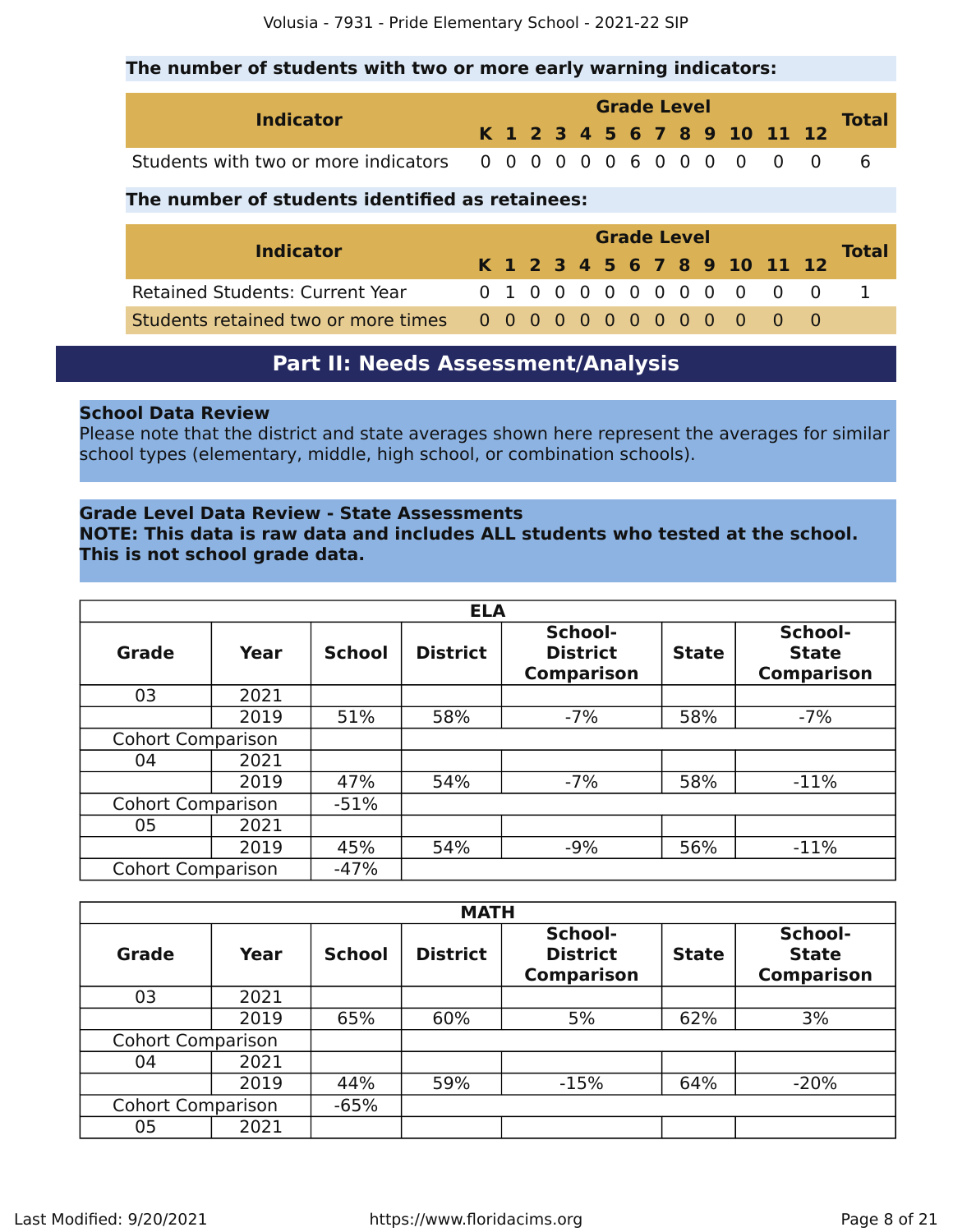|                          | <b>MATH</b>           |        |                 |                                                 |              |                                              |  |  |  |
|--------------------------|-----------------------|--------|-----------------|-------------------------------------------------|--------------|----------------------------------------------|--|--|--|
| <b>Grade</b>             | Year<br><b>School</b> |        | <b>District</b> | School-<br><b>District</b><br><b>Comparison</b> | <b>State</b> | School-<br><b>State</b><br><b>Comparison</b> |  |  |  |
|                          | 2019                  | 52%    | 54%             | $-2%$                                           | 60%          | $-8%$                                        |  |  |  |
| <b>Cohort Comparison</b> |                       | $-44%$ |                 |                                                 |              |                                              |  |  |  |

|                          | <b>SCIENCE</b> |               |                 |                                                 |              |                                              |  |  |  |  |
|--------------------------|----------------|---------------|-----------------|-------------------------------------------------|--------------|----------------------------------------------|--|--|--|--|
| <b>Grade</b>             | Year           | <b>School</b> | <b>District</b> | School-<br><b>District</b><br><b>Comparison</b> | <b>State</b> | School-<br><b>State</b><br><b>Comparison</b> |  |  |  |  |
| 05                       | 2021           |               |                 |                                                 |              |                                              |  |  |  |  |
|                          | 2019           | 44%           | 56%             | $-12%$                                          | 53%          | $-9%$                                        |  |  |  |  |
| <b>Cohort Comparison</b> |                |               |                 |                                                 |              |                                              |  |  |  |  |

#### **Grade Level Data Review - Progress Monitoring Assessments**

#### **Provide the progress monitoring tool(s) by grade level used to compile the below data.**

iReady diagnostics and progress monitoring, curriculum topic checks, FLKRS, FSA , SMT, Teacher created formatives and summatives

|                    |                                             | <b>Grade 1</b> |           |               |
|--------------------|---------------------------------------------|----------------|-----------|---------------|
|                    | Number/%<br>Proficiency                     | Fall           | Winter    | <b>Spring</b> |
|                    | <b>All Students</b>                         | 65/27.69%      | 68/42.65% | 70/57.14%     |
| English            | Economically<br>Disadvantaged               | 56/25.00%      | 57/40.35% | 57/52.63%     |
| Language Arts      | <b>Students With</b><br><b>Disabilities</b> | 7/0.00%        | 7/28.57%  | 9/33.33%      |
|                    | English<br>Language<br>Learners             | 5/20.00%       | 6/16.67%  | 8/12.50%      |
|                    | Number/%<br>Proficiency                     | Fall           | Winter    | <b>Spring</b> |
|                    | <b>All Students</b>                         | 62/16.13%      | 53/45.28% | 69/52.17%     |
| <b>Mathematics</b> | Economically<br>Disadvantaged               | 53/15.09%      | 43/41.86% | 56/50.00%     |
|                    | <b>Students With</b><br><b>Disabilities</b> | 7/0.0%         | 5/0.0%    | 9/22.22%      |
|                    | English<br>Language<br>Learners             | 5/0.0%         | 2/50.00%  | 7/42.86%      |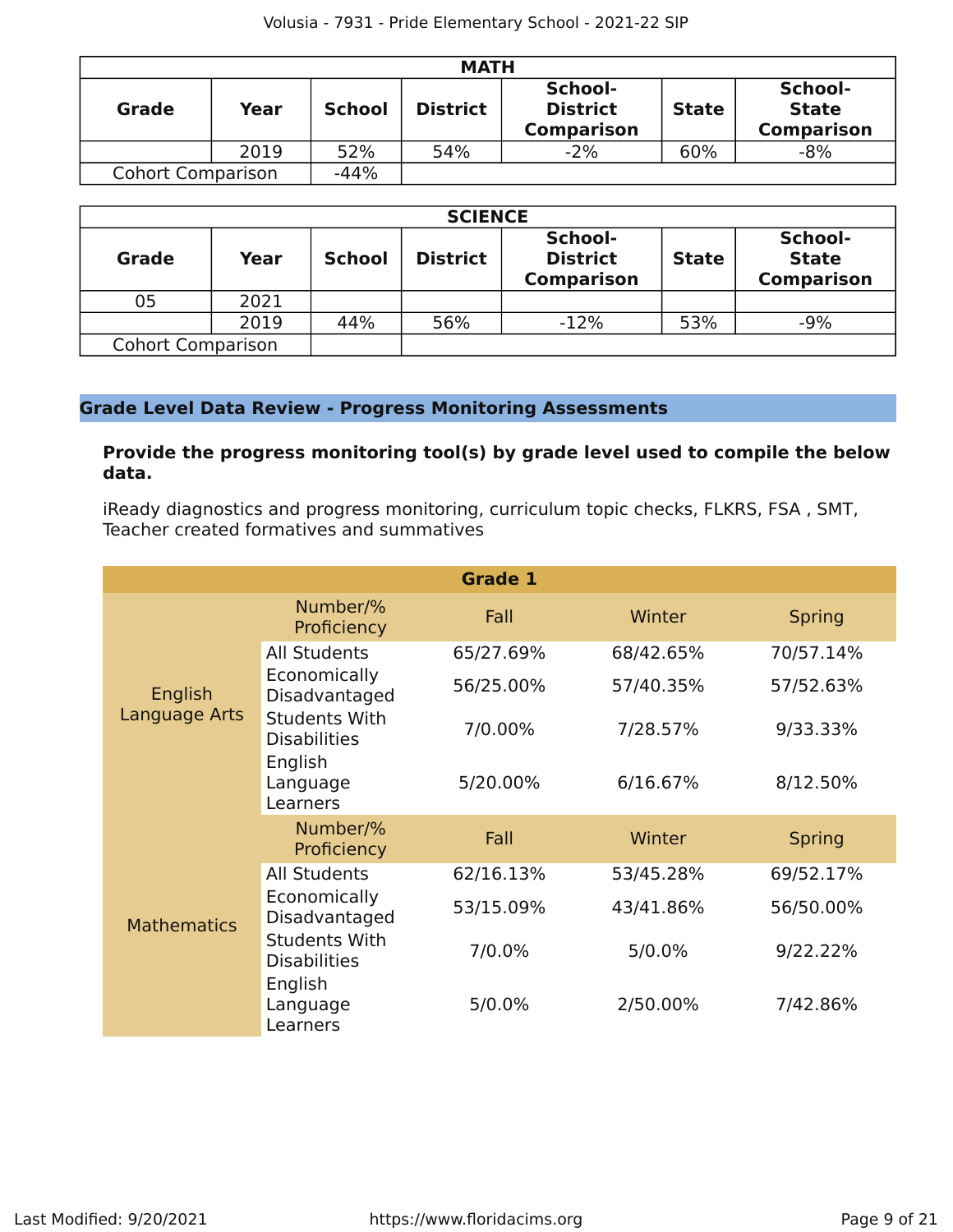|                    |                                                        | <b>Grade 2</b> |            |               |
|--------------------|--------------------------------------------------------|----------------|------------|---------------|
|                    | Number/%<br>Proficiency                                | Fall           | Winter     | <b>Spring</b> |
| English            | <b>All Students</b>                                    | 77/32.47%      | 78/43.59%  | 77/53.25%     |
|                    | Economically<br>Disadvantaged                          | 64/21.88%      | 63/33.33%  | 62/45.16%     |
| Language Arts      | <b>Students With</b><br><b>Disabilities</b>            | 13/0.0%        | 12/16.67%  | 13/30.77%     |
|                    | English<br>Language<br>Learners                        | 4/0.00%        | 6/0.00%    | 5/20.00%      |
|                    | Number/%<br>Proficiency                                | Fall           | Winter     | <b>Spring</b> |
|                    | <b>All Students</b>                                    | 71/12.68%      | 77/27.27%  | 76/39.47%     |
| <b>Mathematics</b> | Economically<br>Disadvantaged                          | 58/8.62%       | 62/19.35%  | 61/36.07%     |
|                    | <b>Students With</b><br><b>Disabilities</b>            | 12/0.00%       | 12/0.00%   | 12/8.33%      |
|                    | English<br>Language<br>Learners                        | 4/0.00%        | 5/0.00%    | 5/0.00%       |
|                    |                                                        |                |            |               |
|                    |                                                        | <b>Grade 3</b> |            |               |
|                    | Number/%<br>Proficiency                                | Fall           | Winter     | <b>Spring</b> |
|                    | <b>All Students</b>                                    | 96/39.58%      | 100/61.00% | 97/72.16%     |
| English            | Economically<br>Disadvantaged                          | 82/40.24%      | 85/60.00%  | 83/68.67%     |
| Language Arts      | <b>Students With</b><br><b>Disabilities</b>            | 20/15.00%      | 19/26.32%  | 18/38.89%     |
|                    | English<br>Language<br>Learners                        | 17/29.41%      | 16/50.00%  | 17/58.82%     |
|                    | Number/%<br>Proficiency                                | Fall           | Winter     | <b>Spring</b> |
|                    | <b>All Students</b>                                    | 92/11.96%      | 93/26.88%  | 96/52.08%     |
| <b>Mathematics</b> | Economically<br>Disadvantaged                          | 78/11.54%      | 79/24.05%  | 82/50.00%     |
|                    | <b>Students With</b><br><b>Disabilities</b><br>English | 18/11.11%      | 19/21.05%  | 18/22.22%     |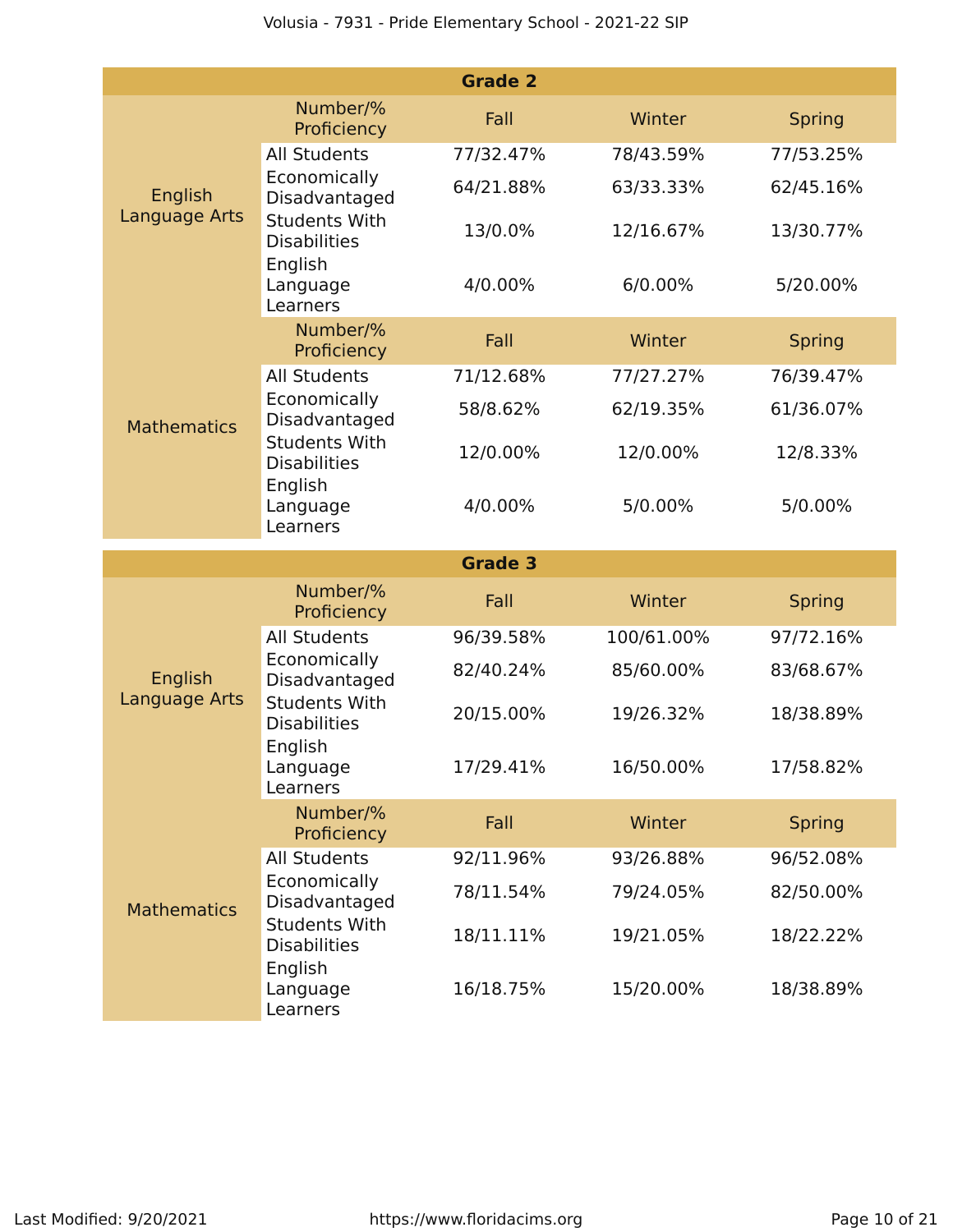|                          |                                                        | <b>Grade 4</b> |           |               |
|--------------------------|--------------------------------------------------------|----------------|-----------|---------------|
|                          | Number/%<br>Proficiency                                | Fall           | Winter    | <b>Spring</b> |
|                          | <b>All Students</b>                                    | 76/30.26%      | 93/39.78% | 102/47.06%    |
| English<br>Language Arts | Economically<br>Disadvantaged                          | 56/28.57%      | 72/38.89% | 77/37.66%     |
|                          | <b>Students With</b><br><b>Disabilities</b><br>English | 19/10.53%      | 23/13.04% | 24/16.67%     |
|                          | Language<br>Learners                                   | 7/0.00%        | 10/10.00% | 13/0.00%      |
|                          | Number/%<br>Proficiency                                | Fall           | Winter    | <b>Spring</b> |
|                          | <b>All Students</b>                                    | 71/12.68%      | 86/29.07% | 86/59.30%     |
| <b>Mathematics</b>       | Economically<br>Disadvantaged                          | 52/11.54%      | 66/28.79% | 64/54.69%     |
|                          | <b>Students With</b><br><b>Disabilities</b>            | 16/12.5-%      | 22/13.64% | 22/31.82%     |
|                          | English<br>Language<br>Learners                        | 6/0.00%        | 9/0.00%   | 8/12.50%      |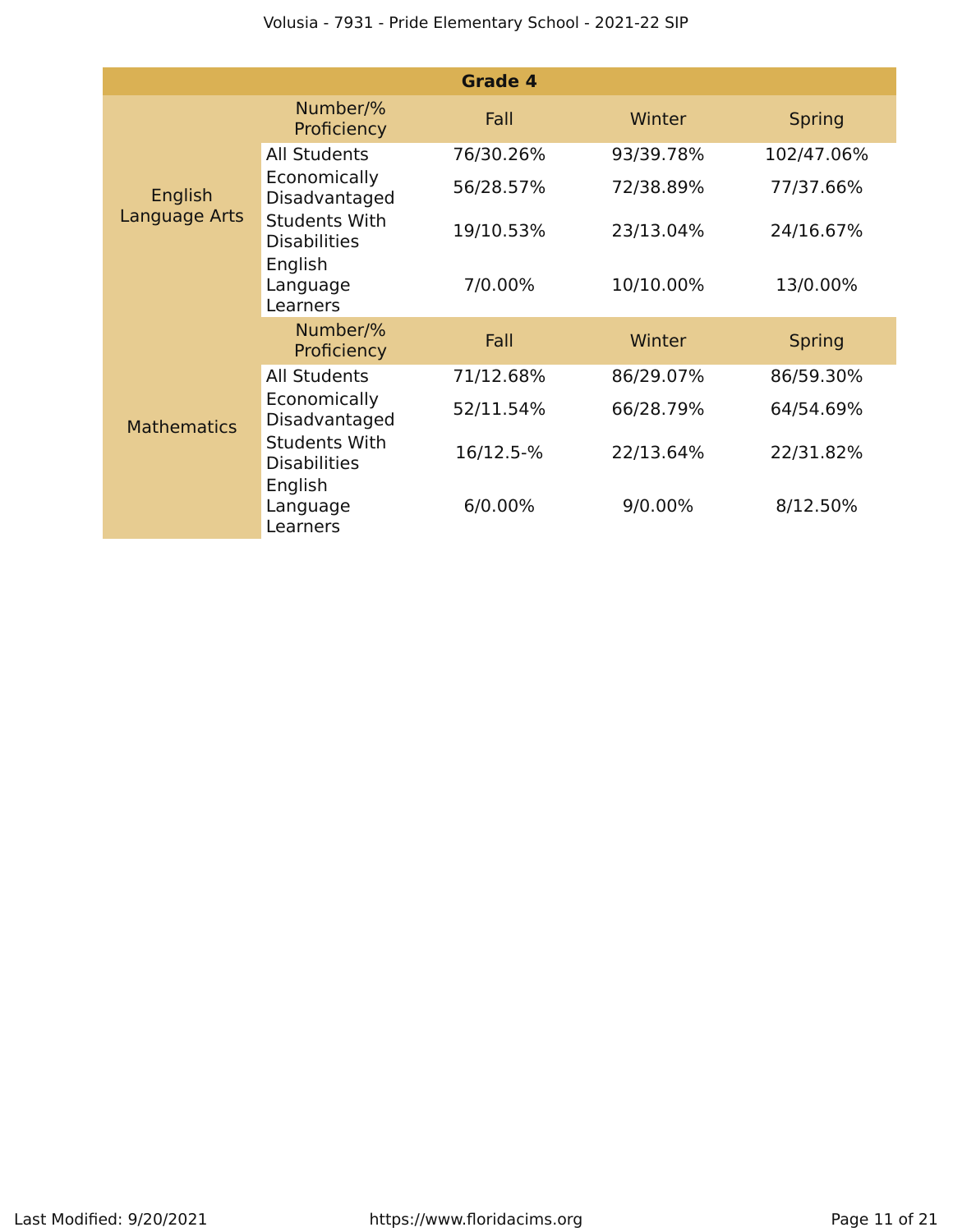|                    |                                             | <b>Grade 5</b> |           |               |
|--------------------|---------------------------------------------|----------------|-----------|---------------|
|                    | Number/%<br>Proficiency                     | Fall           | Winter    | <b>Spring</b> |
|                    | <b>All Students</b>                         | 79/25.00%      | 87/40.91% | 87/37.93%     |
| English            | Economically<br>Disadvantaged               | 68/24.64%      | 73/41.10% | 72/36.11%     |
| Language Arts      | <b>Students With</b><br><b>Disabilities</b> | 21/4.76%       | 23/8.70%  | 23/17.39%     |
|                    | English<br>Language<br>Learners             | 15/18.75%      | 19/21.055 | 19/21.05%     |
|                    | Number/%<br>Proficiency                     | Fall           | Winter    | <b>Spring</b> |
|                    | <b>All Students</b>                         | 78/14.10%      | 85/30.59% | 86/46.51%     |
| <b>Mathematics</b> | Economically<br>Disadvantaged               | 67/11.94%      | 72/31.94% | 71/45.07%     |
|                    | <b>Students With</b><br><b>Disabilities</b> | 20/0.00%       | 23/4.35%  | 22/13.64%     |
|                    | English<br>Language<br>Learners             | 16/0.00%       | 19/15.79% | 17/35.29%     |
|                    | Number/%<br>Proficiency                     | Fall           | Winter    | <b>Spring</b> |
|                    | <b>All Students</b>                         | 323/50%        | 309/78%   | 176/80%       |
| <b>Science</b>     | Economically<br>Disadvantaged               | 280/47.00%     | 264/80%   | 145/79%       |
|                    | <b>Students With</b><br><b>Disabilities</b> | 82/41.00%      | 79/68%    | 46/61%        |
|                    | English<br>Language<br>Learners             | 66/21%         | 69/63%    | 36/63%        |

# **Subgroup Data Review**

|                  |                    |                         |                            | <b>2021 SCHOOL GRADE COMPONENTS BY SUBGROUPS</b> |                   |                           |             |                   |                     |                                        |                       |
|------------------|--------------------|-------------------------|----------------------------|--------------------------------------------------|-------------------|---------------------------|-------------|-------------------|---------------------|----------------------------------------|-----------------------|
| <b>Subgroups</b> | <b>ELA</b><br>Ach. | <b>ELA</b><br><b>LG</b> | <b>ELA</b><br>LG<br>25%    | <b>Math</b><br>Ach.                              | <b>Math</b><br>LG | Math<br>LG<br>L25%        | Sci<br>Ach. | <b>SS</b><br>Ach. | <b>MS</b><br>Accel. | Grad<br><b>Rate</b><br>2019-20 2019-20 | C & C<br><b>Accel</b> |
|                  |                    |                         |                            | <b>2019 SCHOOL GRADE COMPONENTS BY SUBGROUPS</b> |                   |                           |             |                   |                     |                                        |                       |
| <b>Subgroups</b> | <b>ELA</b><br>Ach. | <b>ELA</b><br>LG        | <b>ELA</b><br>LG<br>$-25%$ | <b>Math</b><br>Ach.                              | <b>Math</b><br>LG | <b>Math</b><br>LG<br>L25% | Sci<br>Ach. | <b>SS</b><br>Ach. | <b>MS</b><br>Accel. | Grad<br><b>Rate</b><br>2017-18 2017-18 | C & C<br><b>Accel</b> |
| <b>SWD</b>       | 20                 | 41                      | 40                         | 15                                               | 22                | 8                         | 20          |                   |                     |                                        |                       |
| <b>ELL</b>       | 27                 | 33                      | 31                         | 41                                               | 42                | 17                        | 25          |                   |                     |                                        |                       |
| <b>BLK</b>       | 42                 | 60                      |                            | 42                                               | 50                |                           | 27          |                   |                     |                                        |                       |
| <b>HSP</b>       | 43                 | 45                      | 37                         | 53                                               | 47                | 25                        | 37          |                   |                     |                                        |                       |
| <b>MUL</b>       | 46                 |                         |                            | 36                                               |                   |                           |             |                   |                     |                                        |                       |
| <b>WHT</b>       | 58                 | 61                      | 54                         | 63                                               | 49                | 20                        | 61          |                   |                     |                                        |                       |
| <b>FRL</b>       | 46                 | 52                      | 47                         | 52                                               | 46                | 25                        | 43          |                   |                     |                                        |                       |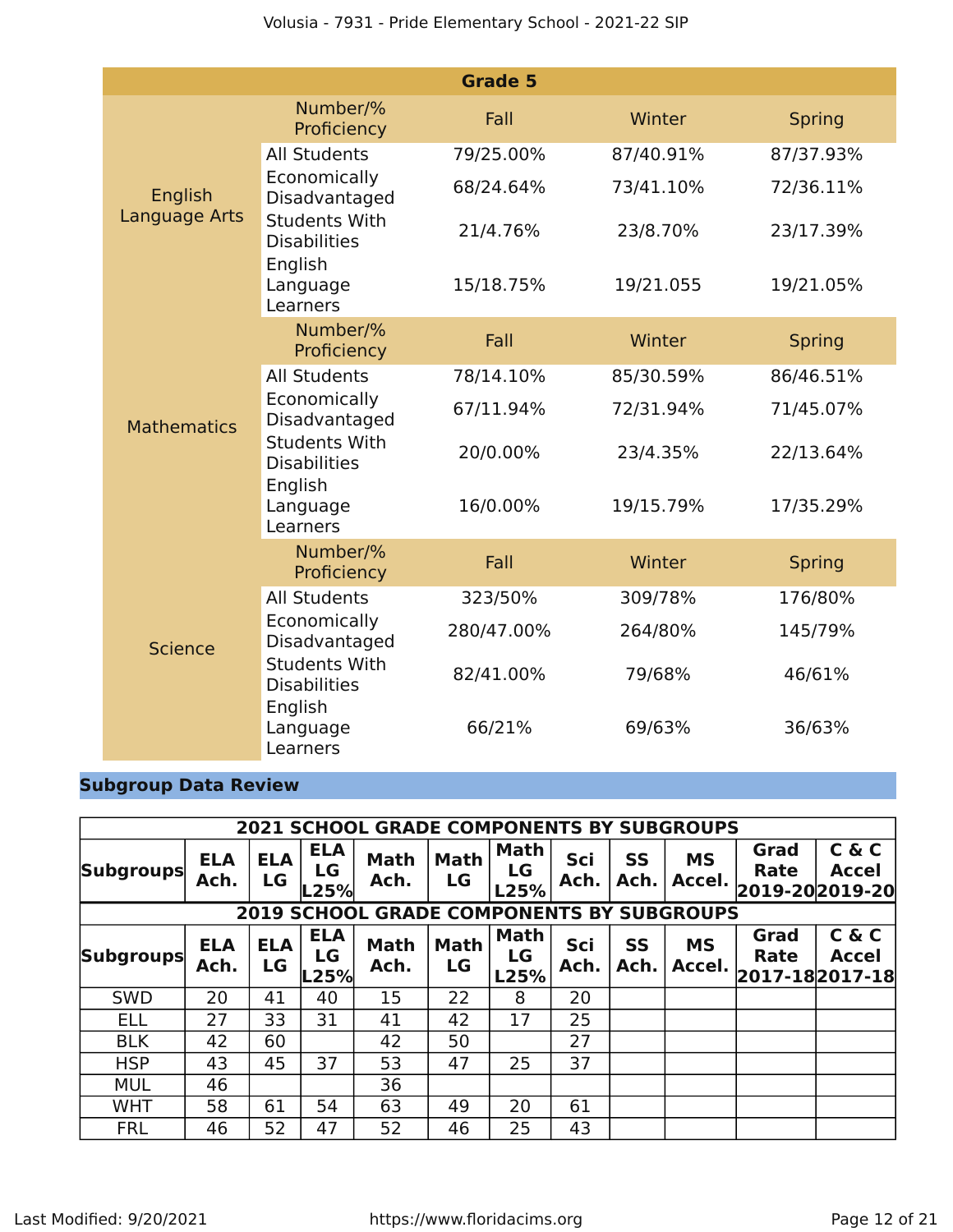|                  | <b>2018 SCHOOL GRADE COMPONENTS BY SUBGROUPS</b> |                  |                          |                     |                   |                           |             |            |                     |                                     |                       |
|------------------|--------------------------------------------------|------------------|--------------------------|---------------------|-------------------|---------------------------|-------------|------------|---------------------|-------------------------------------|-----------------------|
| <b>Subgroups</b> | <b>ELA</b><br>Ach.                               | <b>ELA</b><br>LG | <b>ELA</b><br>LG<br>L25% | <b>Math</b><br>Ach. | <b>Math</b><br>LG | <b>Math</b><br>LG<br>L25% | Sci<br>Ach. | SS<br>Ach. | <b>MS</b><br>Accel. | Grad<br>Rate<br>$ 2016-17 2016-17 $ | C & C<br><b>Accel</b> |
| <b>SWD</b>       | 13                                               | 21               | 19                       | 18                  | 26                | 22                        | 15          |            |                     |                                     |                       |
| <b>ELL</b>       | 38                                               | 36               | 30                       | 38                  | 41                |                           |             |            |                     |                                     |                       |
| <b>BLK</b>       | 46                                               | 44               |                          | 42                  | 25                |                           |             |            |                     |                                     |                       |
| <b>HSP</b>       | 49                                               | 39               | 25                       | 56                  | 54                | 47                        | 43          |            |                     |                                     |                       |
| <b>MUL</b>       | 42                                               |                  |                          | 42                  |                   |                           |             |            |                     |                                     |                       |
| <b>WHT</b>       | 56                                               | 57               | 25                       | 63                  | 58                | 40                        | 65          |            |                     |                                     |                       |
| <b>FRL</b>       | 50                                               | 46               | 28                       | 54                  | 50                | 36                        | 51          |            |                     |                                     |                       |

### **ESSA Data Review**

This data has been updated for the 2018-19 school year as of 7/16/2019.

| <b>ESSA Federal Index</b>                                                       |                 |
|---------------------------------------------------------------------------------|-----------------|
| ESSA Category (TS&I or CS&I)                                                    | <b>TS&amp;I</b> |
| <b>OVERALL Federal Index - All Students</b>                                     | 47              |
| <b>OVERALL Federal Index Below 41% All Students</b>                             | <b>NO</b>       |
| Total Number of Subgroups Missing the Target                                    | $\overline{2}$  |
| Progress of English Language Learners in Achieving English Language Proficiency | 51              |
| Total Points Earned for the Federal Index                                       | 374             |
| Total Components for the Federal Index                                          | 8               |
| <b>Percent Tested</b>                                                           | 100%            |

# **Subgroup Data**

| <b>Students With Disabilities</b>                                         |            |
|---------------------------------------------------------------------------|------------|
| Federal Index - Students With Disabilities                                | 27         |
| Students With Disabilities Subgroup Below 41% in the Current Year?        | <b>YES</b> |
| Number of Consecutive Years Students With Disabilities Subgroup Below 32% | 2          |
| <b>English Language Learners</b>                                          |            |
| Federal Index - English Language Learners                                 | 33         |
| English Language Learners Subgroup Below 41% in the Current Year?         | <b>YES</b> |
| Number of Consecutive Years English Language Learners Subgroup Below 32%  | $\Omega$   |
| <b>Asian Students</b>                                                     |            |
| Federal Index - Asian Students                                            |            |
| Asian Students Subgroup Below 41% in the Current Year?                    | N/A        |
| Number of Consecutive Years Asian Students Subgroup Below 32%             | O          |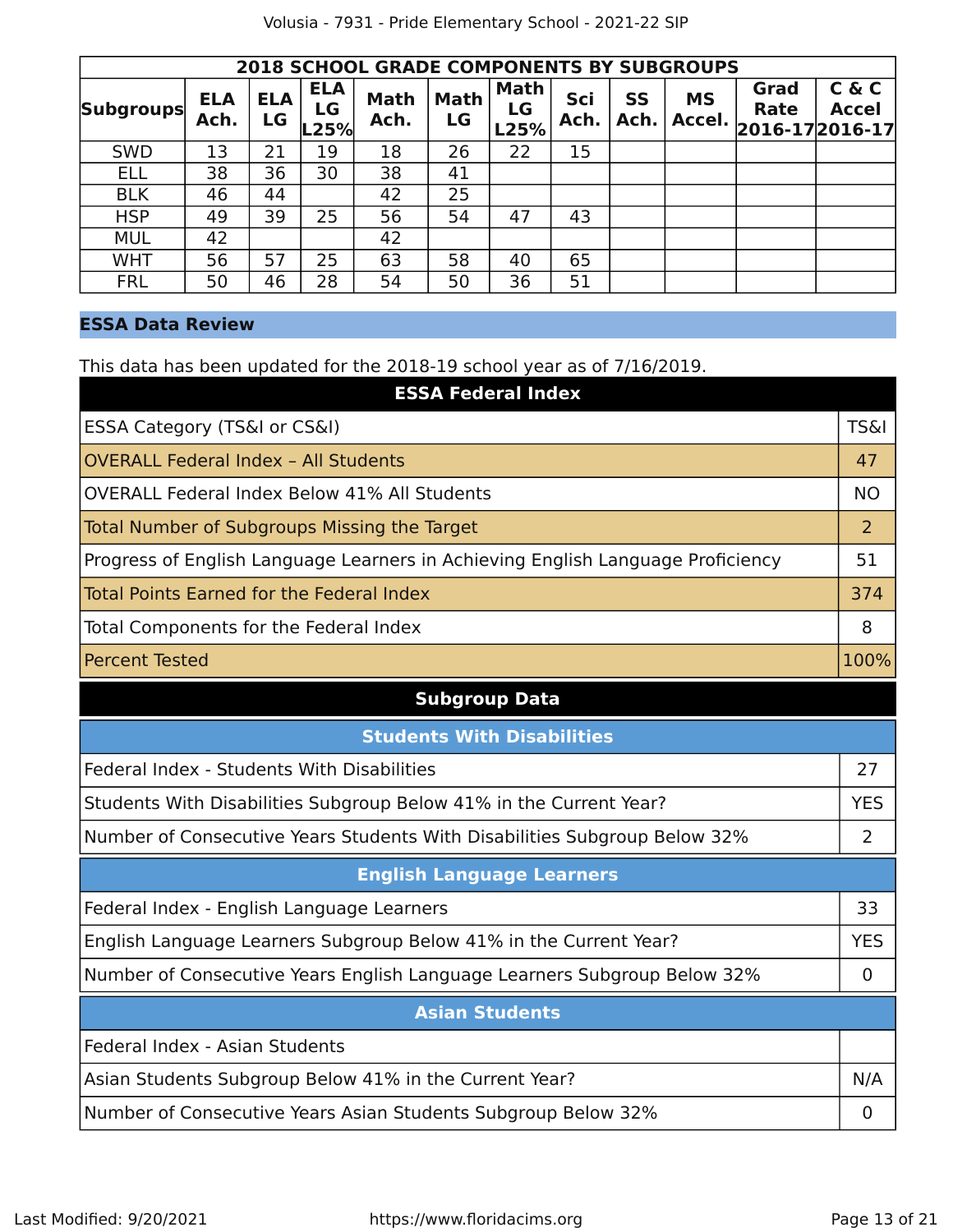Volusia - 7931 - Pride Elementary School - 2021-22 SIP

| <b>Black/African American Students</b>                                                |             |  |
|---------------------------------------------------------------------------------------|-------------|--|
| Federal Index - Black/African American Students                                       |             |  |
| Black/African American Students Subgroup Below 41% in the Current Year?               |             |  |
| Number of Consecutive Years Black/African American Students Subgroup Below 32%        | 0           |  |
| <b>Hispanic Students</b>                                                              |             |  |
| Federal Index - Hispanic Students                                                     | 43          |  |
| Hispanic Students Subgroup Below 41% in the Current Year?                             | <b>NO</b>   |  |
| Number of Consecutive Years Hispanic Students Subgroup Below 32%                      | $\mathbf 0$ |  |
| <b>Multiracial Students</b>                                                           |             |  |
| Federal Index - Multiracial Students                                                  | 41          |  |
| Multiracial Students Subgroup Below 41% in the Current Year?                          | <b>NO</b>   |  |
| Number of Consecutive Years Multiracial Students Subgroup Below 32%                   | 0           |  |
| <b>Native American Students</b>                                                       |             |  |
| Federal Index - Native American Students                                              |             |  |
| Native American Students Subgroup Below 41% in the Current Year?                      | N/A         |  |
| Number of Consecutive Years Native American Students Subgroup Below 32%               | $\mathbf 0$ |  |
| <b>Pacific Islander Students</b>                                                      |             |  |
| Federal Index - Pacific Islander Students                                             |             |  |
| Pacific Islander Students Subgroup Below 41% in the Current Year?                     | N/A         |  |
| Number of Consecutive Years Pacific Islander Students Subgroup Below 32%              | 0           |  |
| <b>White Students</b>                                                                 |             |  |
| Federal Index - White Students                                                        | 52          |  |
| White Students Subgroup Below 41% in the Current Year?                                | <b>NO</b>   |  |
| Number of Consecutive Years White Students Subgroup Below 32%                         | $\mathbf 0$ |  |
| <b>Economically Disadvantaged Students</b>                                            |             |  |
| Federal Index - Economically Disadvantaged Students                                   | 45          |  |
| Economically Disadvantaged Students Subgroup Below 41% in the Current Year?           | <b>NO</b>   |  |
| Number of Consecutive Years Economically Disadvantaged Students Subgroup Below<br>32% | $\mathbf 0$ |  |

**Analysis**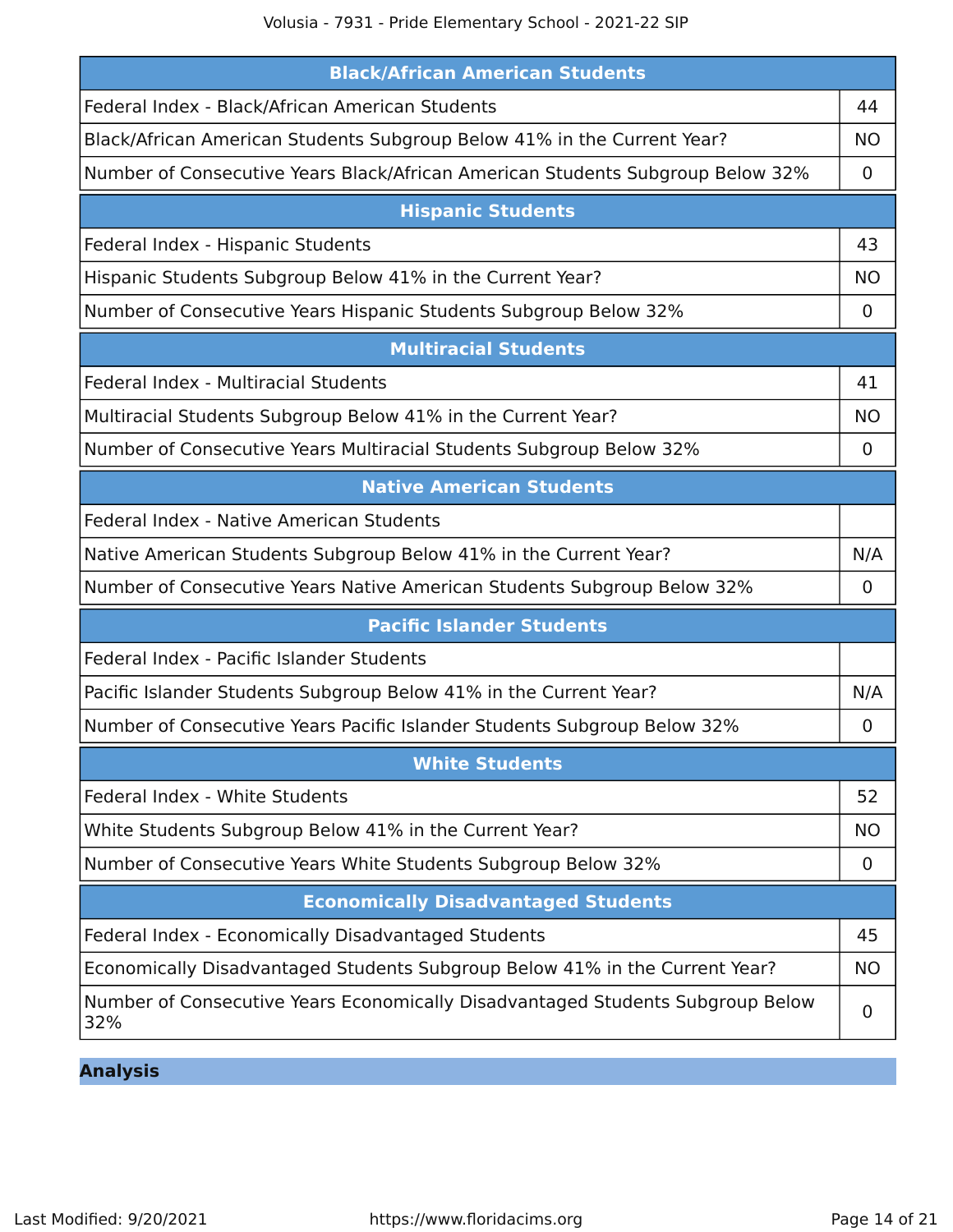#### **Data Analysis**

Answer the following analysis questions using the progress monitoring data and state assessment data, if applicable.

#### **What trends emerge across grade levels, subgroups and core content areas?**

Math is a greater deficiency school-wide than ELA, ESSR subgroups of ELL and ESE students are underperforming in all curriculum areas

#### **What data components, based off progress monitoring and 2019 state assessments, demonstrate the greatest need for improvement?**

Based on the progress monitoring and 2019 FSA the greatest needs are math achievement, lowest quartile, and science achievement based on the NGSS state test 2019.

#### **What were the contributing factors to this need for improvement? What new actions would need to be taken to address this need for improvement?**

The contributing factors for this need were lack of small group instruction, lack of differentiation, need to teach standards based lessons, need to enforce inclusive scheduling. New actions that would need to be taken to address this need for improvement are implementation of district adopted curriculum and accommodations, implementing walk to intervention, and ensuring validity of instruction.

#### **What data components, based off progress monitoring and 2019 state assessments, showed the most improvement?**

Based off progress monitoring and 2019 state assessments ESE student performance showed the most improvement although still underperforming compared to other subgroups.

#### **What were the contributing factors to this improvement? What new actions did your school take in this area?**

The contributing factors for this improvement were staffing changes, fidelity of program implementation, progress monitoring of ESE student performance. One of the actions taken were flexible scheduling with district support and district curriculum expert support in all areas.

#### **What strategies will need to be implemented in order to accelerate learning?**

In order to accelerate learning we will implement standards based lessons, small group instruction, differentiation, push-in for ELL and ESE teachers, and require district curriculum to be used with fidelity. District resource teachers will work with new staff at Pride to ensure curriculum is taught effectively.

#### **Based on the contributing factors and strategies identified to accelerate learning, describe the professional development opportunities that will be provided at the school to support teachers and leaders.**

Teachers will be supported through professional development in the following areas: \*Teacher clarity

- \*Small group
- \*Differentiation
- \* Walk to intervention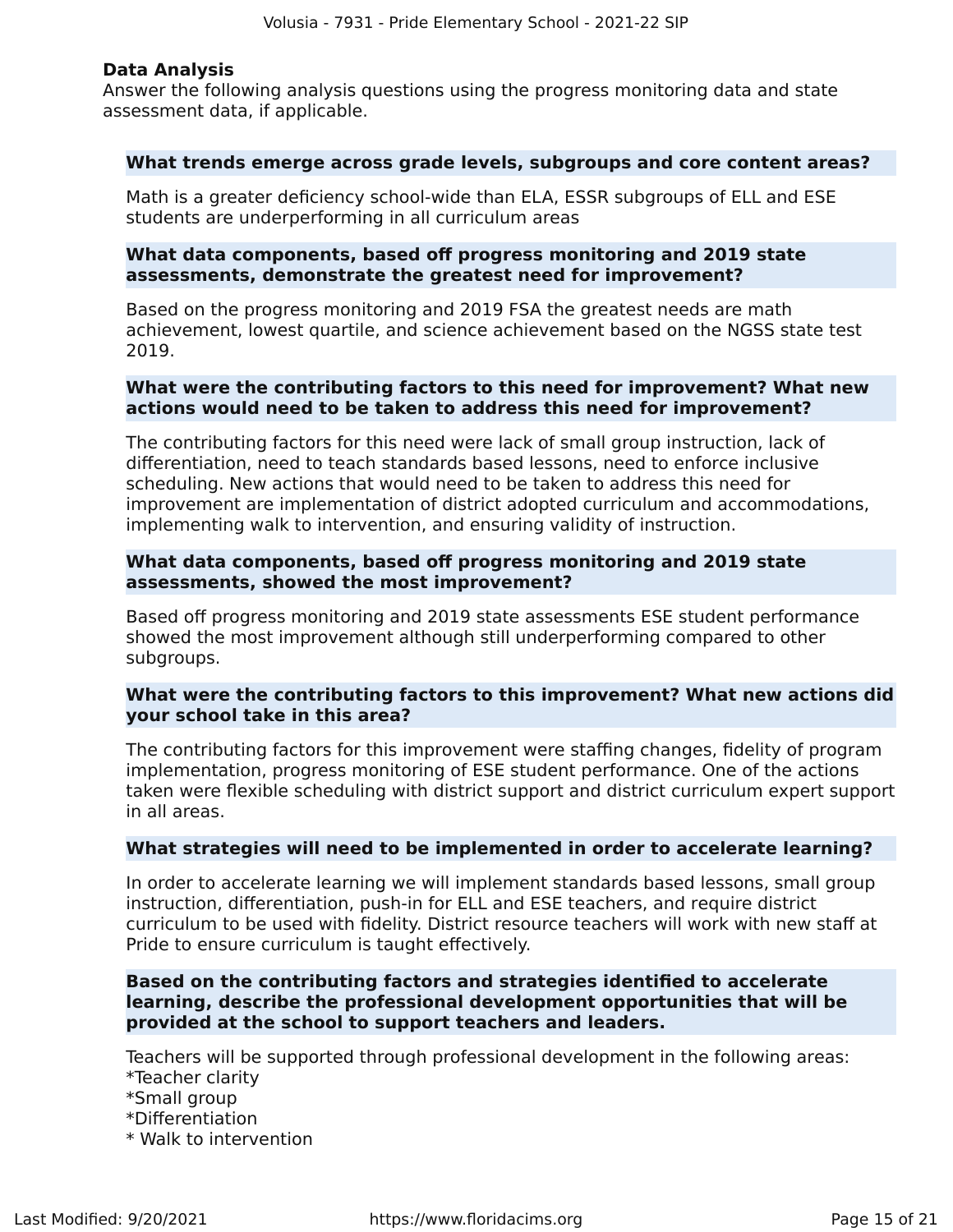- \* ELL and ESE accommodations
- \* Depth of standards

\*Building Capacity in ESE staff through professional development in all programs

#### **Provide a description of the additional services that will be implemented to ensure sustainability of improvement in the next year and beyond.**

Additional services that will be implemented are cross training all ESE staff in all programs, professional development on teacher clarity, student data chats, walk to intervention, and utilizing iReady reports to develop targeted math lessons for intervention.

# **Part III: Planning for Improvement**

<span id="page-15-0"></span>**Areas of Focus:**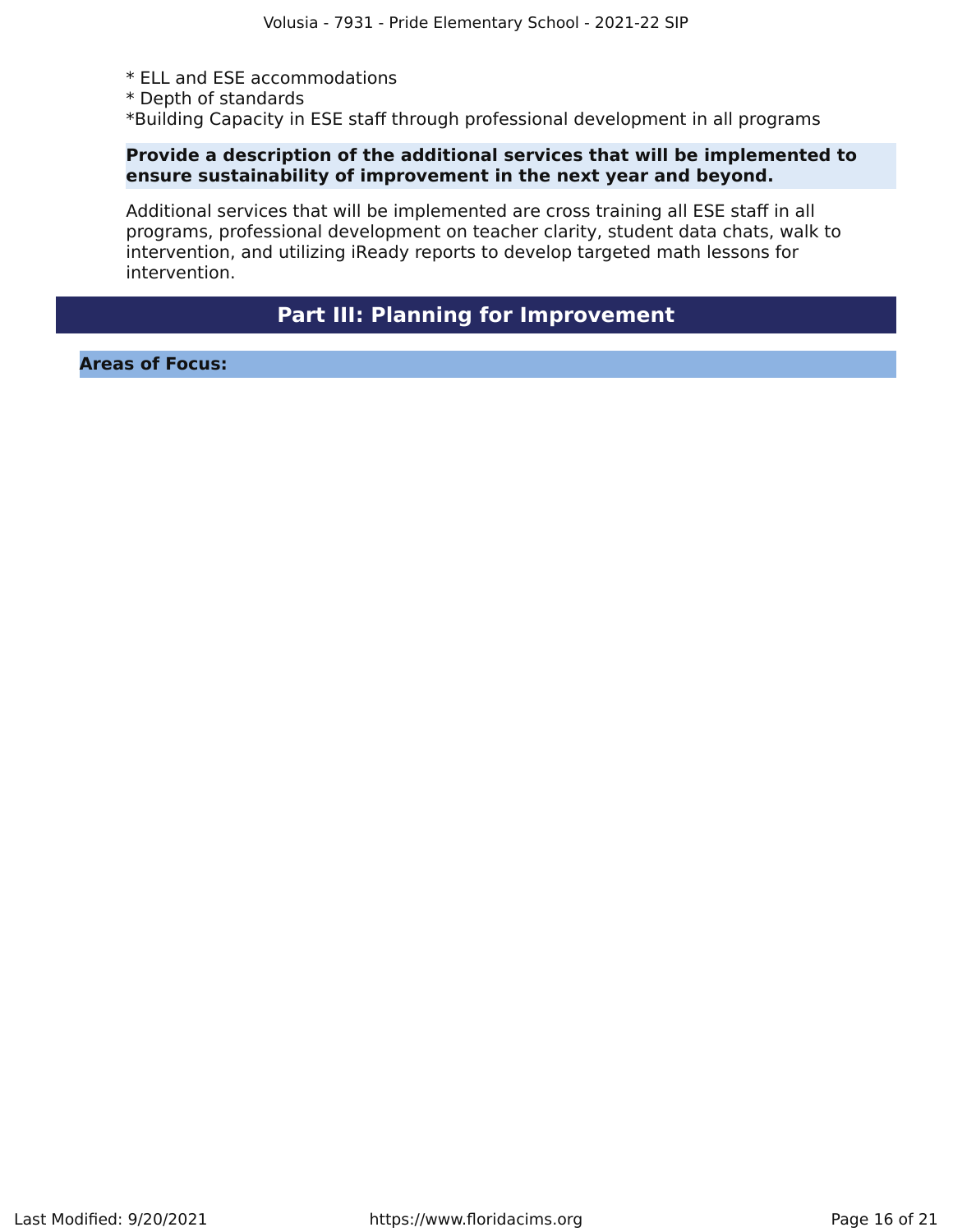| #1. ESSA Subgroup specifically relating to Students with Disabilities            |                                                                                                                                                                                                                                                                                                                                                                                                                                                                                                                                                                                                                                                                                                            |  |  |  |
|----------------------------------------------------------------------------------|------------------------------------------------------------------------------------------------------------------------------------------------------------------------------------------------------------------------------------------------------------------------------------------------------------------------------------------------------------------------------------------------------------------------------------------------------------------------------------------------------------------------------------------------------------------------------------------------------------------------------------------------------------------------------------------------------------|--|--|--|
| <b>Area of</b><br><b>Focus</b><br><b>Description</b><br>and<br><b>Rationale:</b> | This Area of Focus aligns to Strategic Plan Goal 1: Engage all students in high<br>levels of learning every day. As a result of our Needs Assessment and<br>Analysis it revealed that our ESSA group of students with disabilities overall<br>proficiency rate was at 27% and ELL students overall proficiency rate was at<br>33%.                                                                                                                                                                                                                                                                                                                                                                         |  |  |  |
| <b>Measureable</b><br><b>Outcome:</b>                                            | Pride Elementary's ESSA group of students with learning disabilities will<br>increase overall proficiency from 27% to 35% on FSA. ELL students overall<br>proficiency will increase from 33% to 40%.                                                                                                                                                                                                                                                                                                                                                                                                                                                                                                       |  |  |  |
| <b>Monitoring:</b>                                                               | This area of focus will be monitored through classroom observations,<br>inclusive scheduling, ESE teacher trainings on curriculum and ESE programs,<br>monthly student data chats, and monthly PLC review of accommodations. We<br>will also monitor through, coaching cycles based on teacher needs through<br>walkthroughs and visitations by district staff and coach and student<br>performance on data.                                                                                                                                                                                                                                                                                               |  |  |  |
| <b>Person</b><br>responsible<br>for<br>monitoring<br>outcome:                    | Elizabeth Johnson (eajohns1@volusia.k12.fl.us)                                                                                                                                                                                                                                                                                                                                                                                                                                                                                                                                                                                                                                                             |  |  |  |
| <b>Evidence-</b><br>based<br><b>Strategy:</b>                                    | Our evidence based strategy is small group instruction. We will monitor it<br>through walkthroughs by school administrators/coach and district support<br>team.                                                                                                                                                                                                                                                                                                                                                                                                                                                                                                                                            |  |  |  |
| <b>Rationale</b><br>for<br><b>Evidence-</b><br>based<br><b>Strategy:</b>         | Small group instruction has a .49 effect size according to John Hattie. This<br>along with standards-based instruction/planning will create a solid response<br>to intervention which has a 1.07 effect size based on Hattie's research.<br>Small group differentiation will:<br>* Provide all students with the opportunity to explore and apply key concepts<br>* Provide a frequent way to monitor a student's path to success in learning<br>intentions<br>* Flexible grouping of students that will make it possible for students to work<br>together to provide opportunities for differences and commonality<br>*Encourage students in an active manner to explore and reach the success<br>targets |  |  |  |
| <b><i>CALL CALL CALL</i></b>                                                     | and the control of the control of the first                                                                                                                                                                                                                                                                                                                                                                                                                                                                                                                                                                                                                                                                |  |  |  |

**Action Steps to Implement**

**No action steps were entered for this area of focus**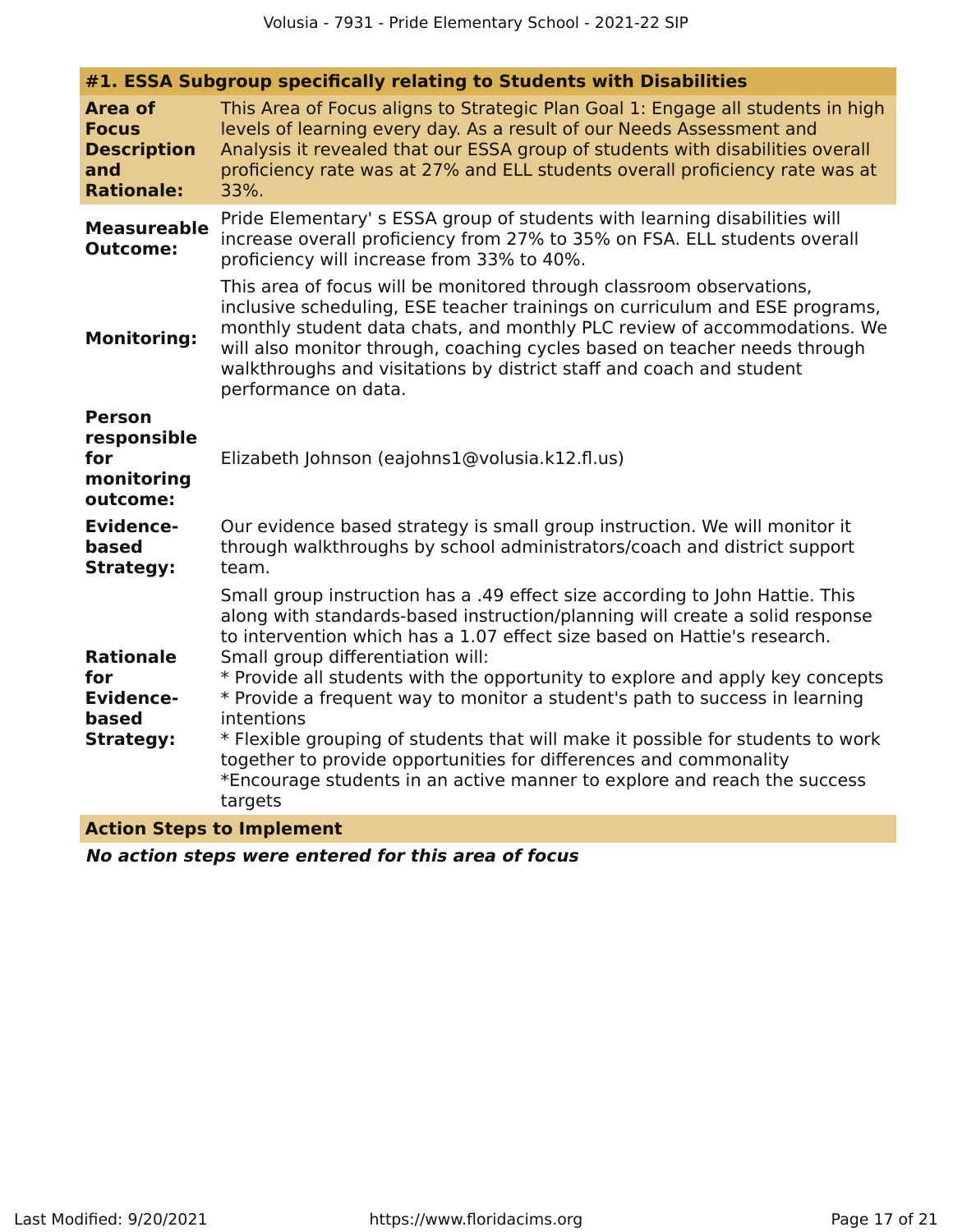| #2. Instructional Practice specifically relating to Differentiation              |                                                                                                                                                                                                                                                                                                                                                                                                                          |  |  |  |  |
|----------------------------------------------------------------------------------|--------------------------------------------------------------------------------------------------------------------------------------------------------------------------------------------------------------------------------------------------------------------------------------------------------------------------------------------------------------------------------------------------------------------------|--|--|--|--|
| <b>Area of</b><br><b>Focus</b><br><b>Description</b><br>and<br><b>Rationale:</b> | This area of focus aligns to strategic plan goal 1: engage all students in high<br>levels of learning every day. As a result of our Needs Assessment and<br>Analysis and our 2019 FSA data, it revealed that our ELA overall proficiency<br>was at 49% which is a decrease from 52% the 2018. Our SLT decided to focus<br>on a walk to intervention where students will receive differentiation based on<br>their needs. |  |  |  |  |
| <b>Measureable</b><br><b>Outcome:</b>                                            | Pride Elementary's overall ELA proficiency achievement level will increase<br>from 49% to<br>60%.                                                                                                                                                                                                                                                                                                                        |  |  |  |  |
| <b>Monitoring:</b>                                                               | This area of focus will be monitored through frequent classroom observations<br>using visitation and walkthrough tools with specific ELA look-fors and data<br>chats to determine instructional adjustments needed to impact student<br>achievement.                                                                                                                                                                     |  |  |  |  |
| <b>Person</b><br>responsible<br>for<br>monitoring<br>outcome:                    | Elizabeth Johnson (eajohns1@volusia.k12.fl.us)                                                                                                                                                                                                                                                                                                                                                                           |  |  |  |  |
| <b>Evidence-</b><br>based<br><b>Strategy:</b>                                    | Our evidence-based strategy is differentiation. We will monitor it through<br>frequent classroom observations/visitations, incorporating inclusive<br>scheduling, ESE teacher trainings on curriculum and ESE programs, monthly<br>student data chats, and monthly PLC review of accommodations.                                                                                                                         |  |  |  |  |
| <b>Rationale</b><br>for<br><b>Evidence-</b><br>based<br><b>Strategy:</b>         | Differentiation and scaffolding allow students multiple opportunities to attain<br>the success criteria of the lesson. Scaffolding has a .82 effect size according<br>to John Hattie. John Hattie describes differentiation and scaffolding as ways<br>to:<br>*Facilitate student performance via feedback<br>*Keep students motivated via the prevention of minimization of frustration                                 |  |  |  |  |
|                                                                                  | <b>Action Steps to Implement</b>                                                                                                                                                                                                                                                                                                                                                                                         |  |  |  |  |

**No action steps were entered for this area of focus**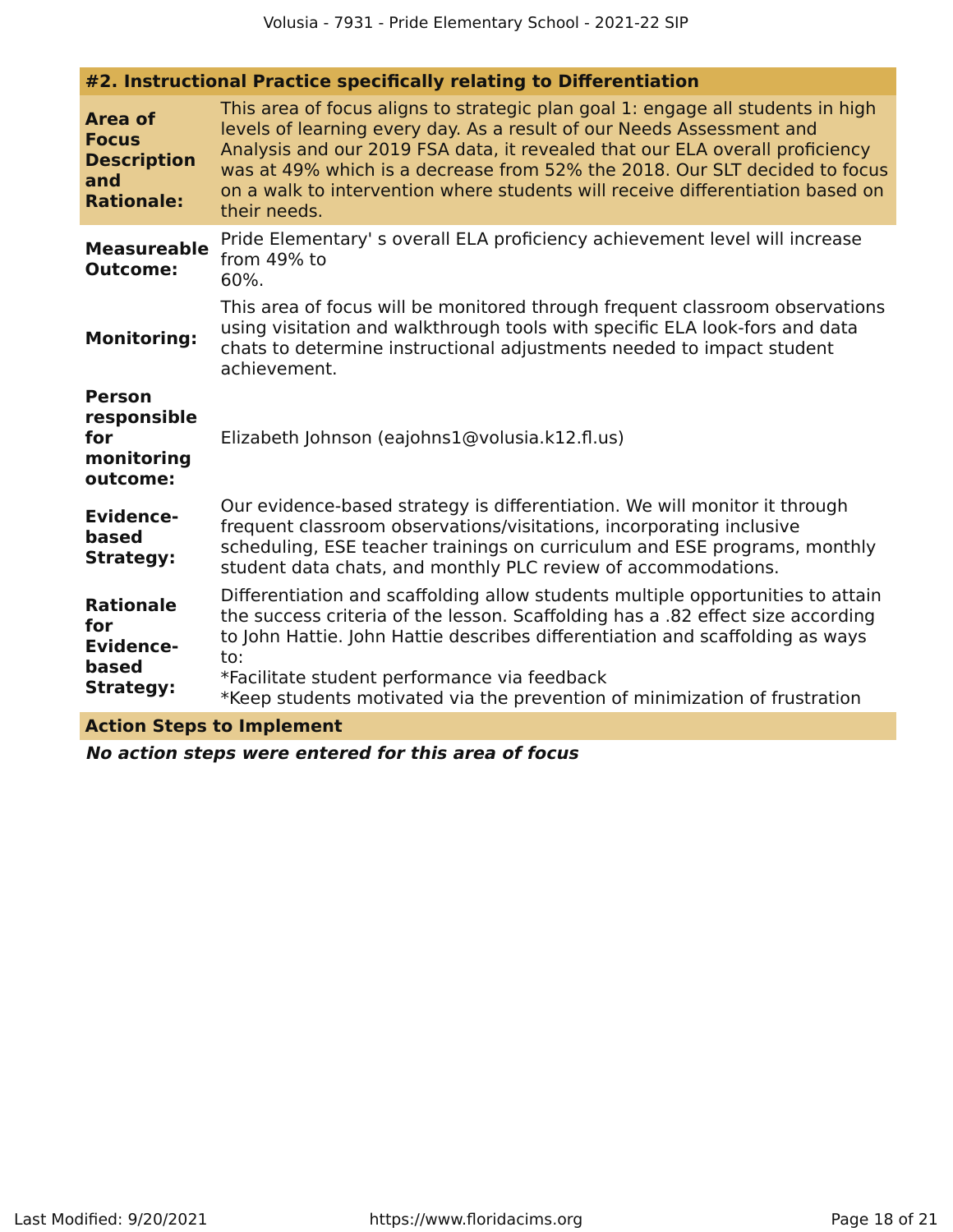| #3. Instructional Practice specifically relating to Professional Learning        |                                                                                                                                                                                                                                                                                                                                                                                                       |  |  |  |
|----------------------------------------------------------------------------------|-------------------------------------------------------------------------------------------------------------------------------------------------------------------------------------------------------------------------------------------------------------------------------------------------------------------------------------------------------------------------------------------------------|--|--|--|
| <b>Area of</b><br><b>Focus</b><br><b>Description</b><br>and<br><b>Rationale:</b> | This area of Focus aligns to Strategic Plan Goal 1: Engage all students in high<br>levels of learning every day. As a result of our Needs Assessment and<br>Analysis and our 2019 FSA data, it revealed that our overall proficiency for<br>ELA was at 49%. Our SLT decided to focus on depth of knowledge of<br>curriculum standards for ELA instruction to improve overall gains to 60%.            |  |  |  |
| <b>Measureable</b><br><b>Outcome:</b>                                            | Increase ELA overall proficiency from 49% to 60% proficiency. Increase ELA<br>LQ gains from 45% to 55%.                                                                                                                                                                                                                                                                                               |  |  |  |
| <b>Monitoring:</b>                                                               | This area of focus will be monitored through implementation of success<br>criteria to learning targets, frequent classroom observations/visitations,<br>monitoring of inclusive scheduling, ESE teacher data reviews, quarterly<br>student data chats, collaborative planning time provided through PLCs.                                                                                             |  |  |  |
| <b>Person</b><br>responsible<br>for<br>monitoring<br>outcome:                    | Lisa Sylvester (Imsylves@volusia.k12.fl.us)                                                                                                                                                                                                                                                                                                                                                           |  |  |  |
| <b>Evidence-</b><br>based<br><b>Strategy:</b>                                    | Our evidence based strategy is instructional practice focusing on professional<br>development on teacher clarity and the implementation of success criteria.<br>We will monitor it through professional development exit slips, lesson plan<br>development, collaborative planning time, and frequent walkthroughs/<br>visitations, by school-based administrators, coach, and district support team. |  |  |  |
| <b>Rationale</b><br>for<br><b>Evidence-</b><br>based<br><b>Strategy:</b>         | Instructional practice focusing on professional development through teacher<br>clarity has a .84 effect size. John Hattie describes effective teachers as those<br>who:<br>* Believe that all students can reach the success criteria<br>* Influence surface and deep student performance<br>*Monitor learning and provide feedback                                                                   |  |  |  |
| <b>Action Steps to Implement</b>                                                 |                                                                                                                                                                                                                                                                                                                                                                                                       |  |  |  |

**No action steps were entered for this area of focus**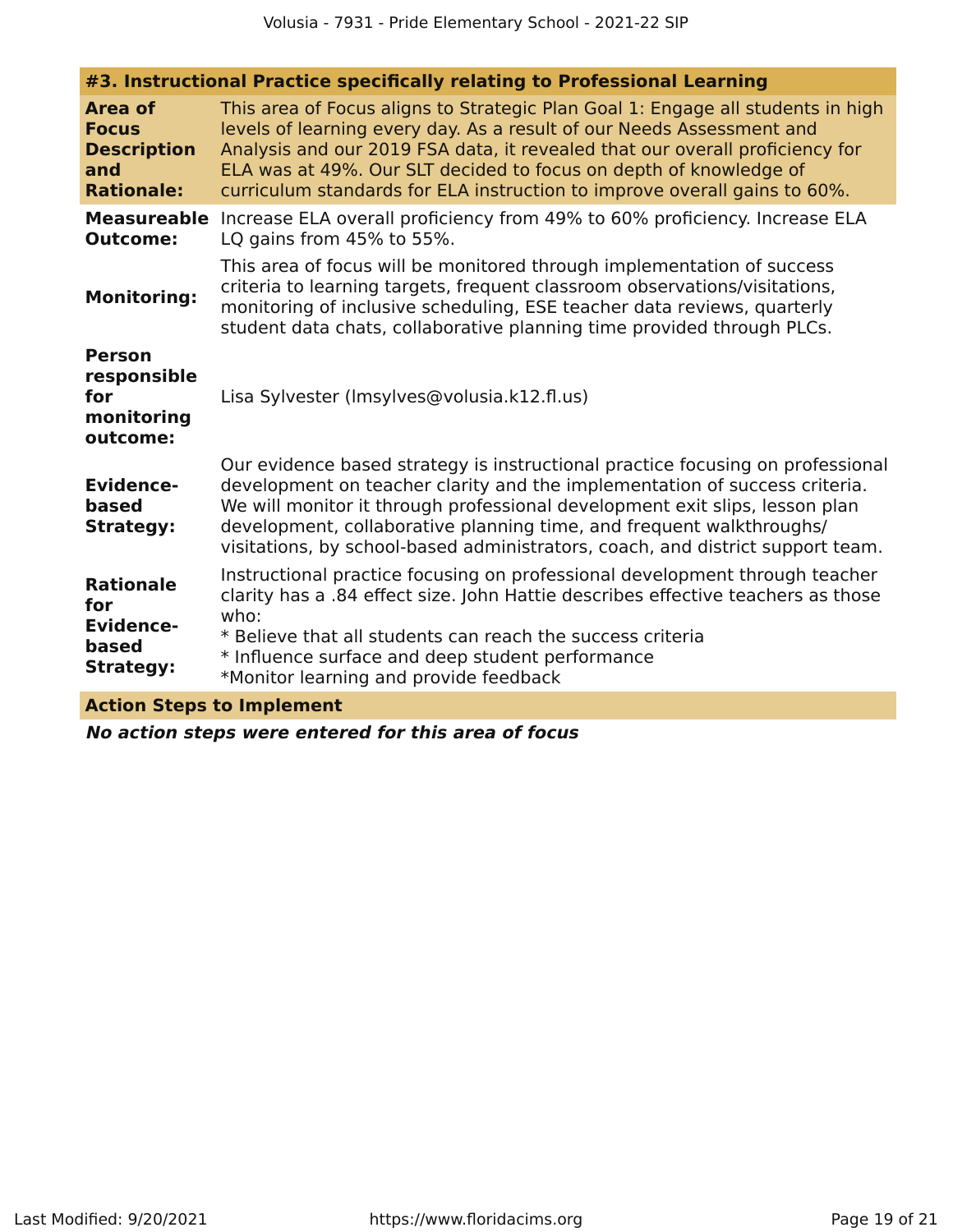| #4. Instructional Practice specifically relating to Standards-aligned Instruction |                                                                                                                                                                                                                                                                                                                                                                                                                                                                                                               |  |  |  |
|-----------------------------------------------------------------------------------|---------------------------------------------------------------------------------------------------------------------------------------------------------------------------------------------------------------------------------------------------------------------------------------------------------------------------------------------------------------------------------------------------------------------------------------------------------------------------------------------------------------|--|--|--|
| <b>Area of</b><br><b>Focus</b><br><b>Description</b><br>and<br><b>Rationale:</b>  | This area of Focus aligns to Strategic Plan Goal 1: Engage all students in high<br>levels of learning every day. As a result of our Needs Assessment and<br>Analysis and our 2019 FSA data, it revealed that our overall proficiency for<br>math was at 55%. Our SLT decided to focus on depth of knowledge of<br>curriculum standards for math instruction to improve overall gains to 60%.                                                                                                                  |  |  |  |
| <b>Measureable</b><br><b>Outcome:</b>                                             | Increase math overall proficiency from 55% to 60% proficiency. Increase<br>math LQ gains from 29% to 39%.                                                                                                                                                                                                                                                                                                                                                                                                     |  |  |  |
| <b>Monitoring:</b>                                                                | This area of focus will be monitored through frequent classroom<br>observations/visitations, monitoring of inclusive scheduling, ESE teacher data<br>reviews, monthly student data chats, and monthly PLC review of data.                                                                                                                                                                                                                                                                                     |  |  |  |
| <b>Person</b><br>responsible<br>for<br>monitoring<br>outcome:                     | [no one identified]                                                                                                                                                                                                                                                                                                                                                                                                                                                                                           |  |  |  |
| <b>Evidence-</b><br>based<br><b>Strategy:</b>                                     | Our evidence-based strategy is instructional practice focusing on depth of<br>knowledge through effective teaching strategies. We will monitor it through<br>frequent walkthroughs/visitations, by school-based administrators, coach,<br>and district support team.                                                                                                                                                                                                                                          |  |  |  |
| <b>Rationale</b><br>for<br><b>Evidence-</b><br>based<br><b>Strategy:</b>          | Instructional practice focusing on depth of knowledge through effective<br>teaching strategies has a .62 effect size. This along with standards-based<br>instruction/planning will create a solid response to intervention which has a<br>1.07 effect size based on Hattie's research. John Hattie describes effective<br>teachers as those who:<br>* Believe that all students can reach the success criteria<br>* Influence surface and deep student performance<br>* Monitor learning and provide feedback |  |  |  |

#### **Action Steps to Implement**

**No action steps were entered for this area of focus**

#### **Additional Schoolwide Improvement Priorities**

Using the [SafeSchoolsforAlex.org,](https://www.safeschoolsforalex.org/fl-school-safety-dashboard/) compare the discipline data of the school to discipline data across the state and provide primary or secondary areas of concern that the school will monitor during the upcoming school year. Include how the school culture and environment will be monitored through the lens of behavior or discipline data.

#### **Pride has a higher number of Threats compared to other school sites. SEL weekly messages for entire school, discipline data will be reviewed monthly in PLC.**